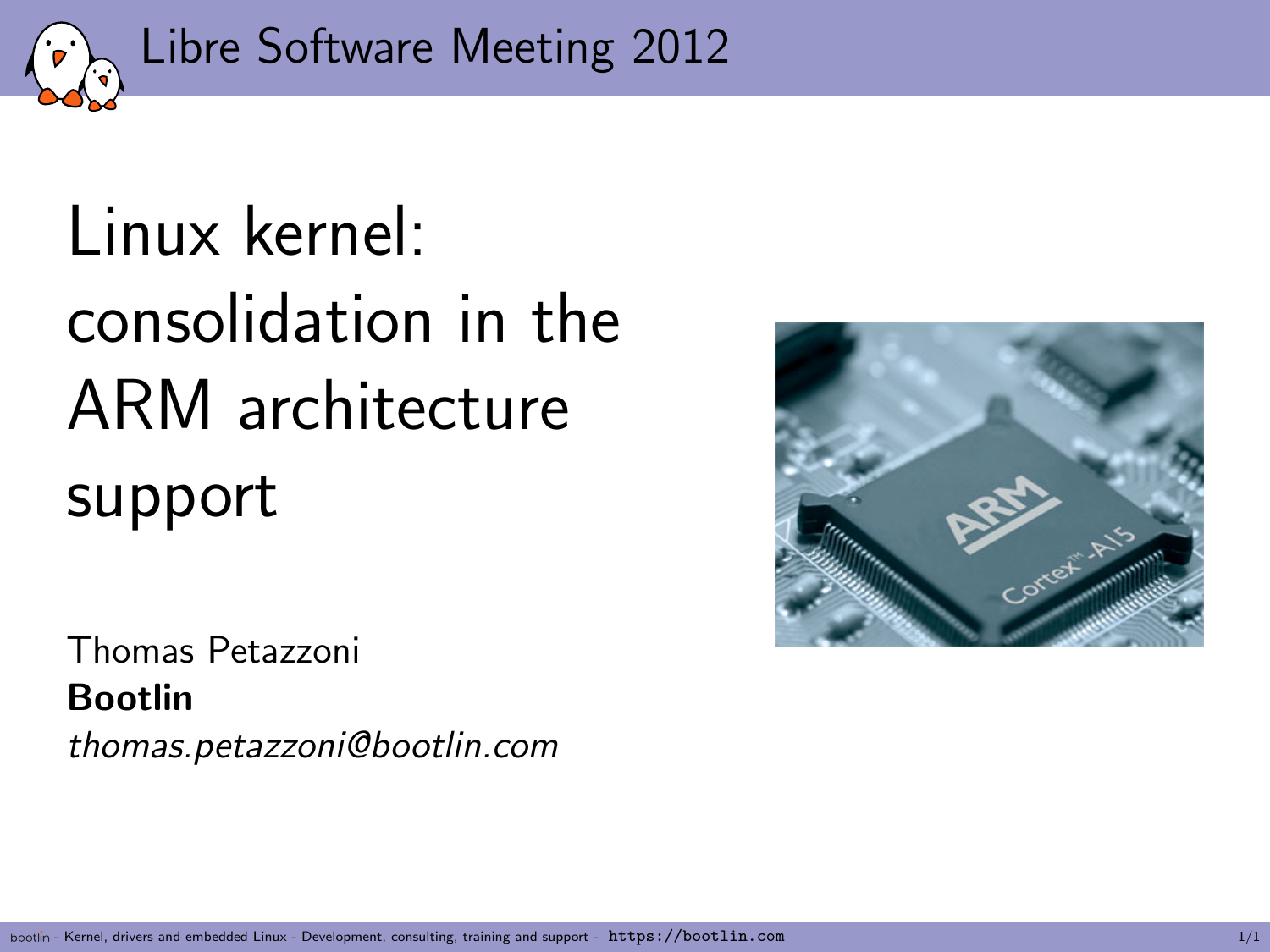

- $\blacktriangleright$  Embedded Linux engineer and trainer at Bootlin since 2008
	- $\blacktriangleright$  Embedded Linux development: kernel and driver development, system integration, boot time and power consumption optimization, consulting, etc.
	- $\blacktriangleright$  Embedded Linux training, Linux driver development training and Android system development training, with materials freely available under a Creative Commons license.
	- <https://www.bootlin.com>
- ▶ Major contributor to Buildroot, an open-source, simple and fast embedded Linux build system
- $\triangleright$  Working on mainlining support for the Marvell Armada 370 and Armada XP ARM SoCs
- **In Speaker** at Embedded Linux Conference, Embedded Linux Conference Europe, FOSDEM, Libre Software Meeting, etc.
- $\blacktriangleright$  Living in Toulouse, south west of France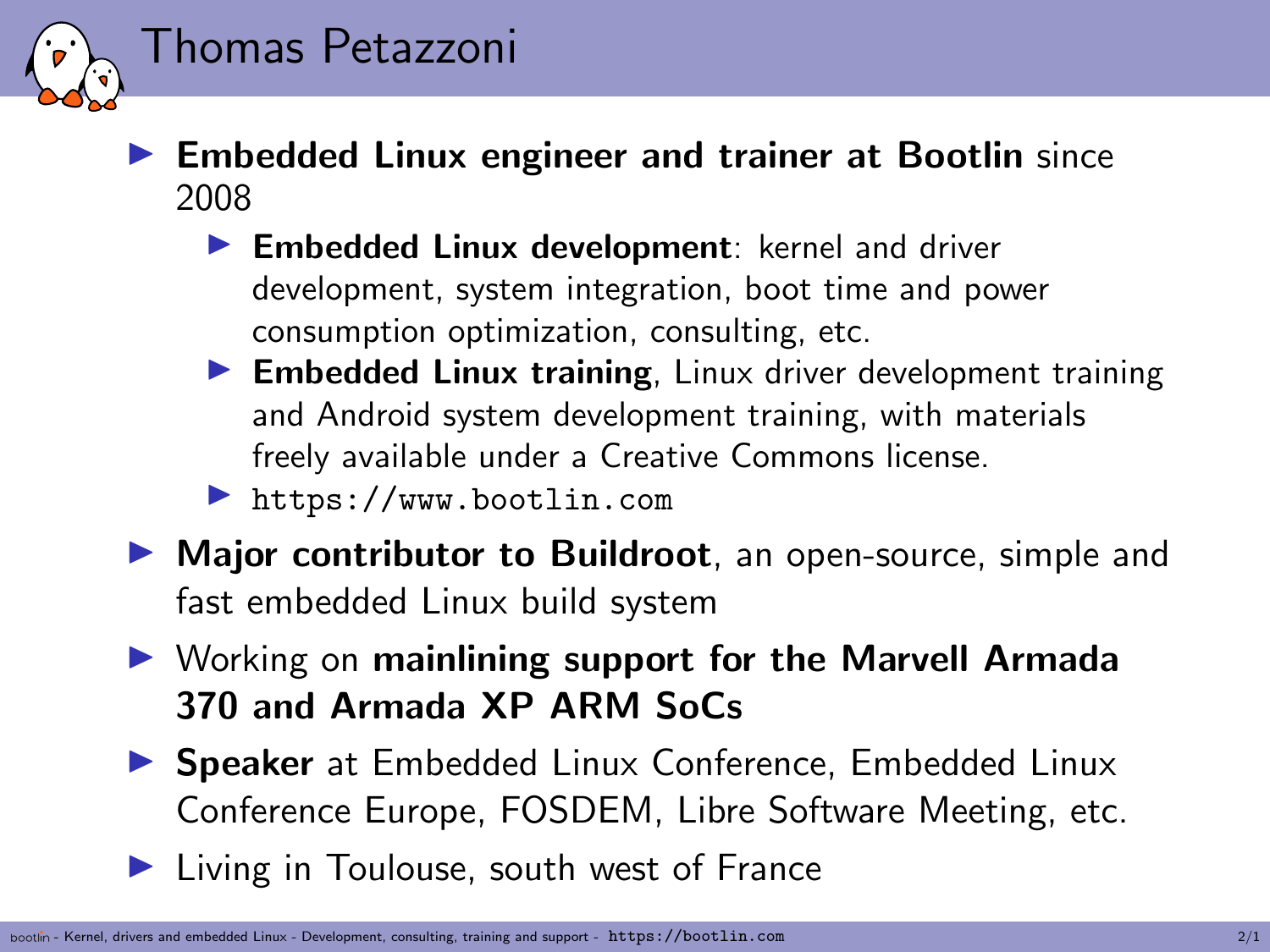

### $\blacktriangleright$  The initial complaint

- $\blacktriangleright$  The ARM "problem(s)"
- $\blacktriangleright$  The solutions
	- $\blacktriangleright$  Maintainer
	- ▶ Device Tree
	- $\blacktriangleright$  Clock framework
	- $\blacktriangleright$  Pinctrl subsystem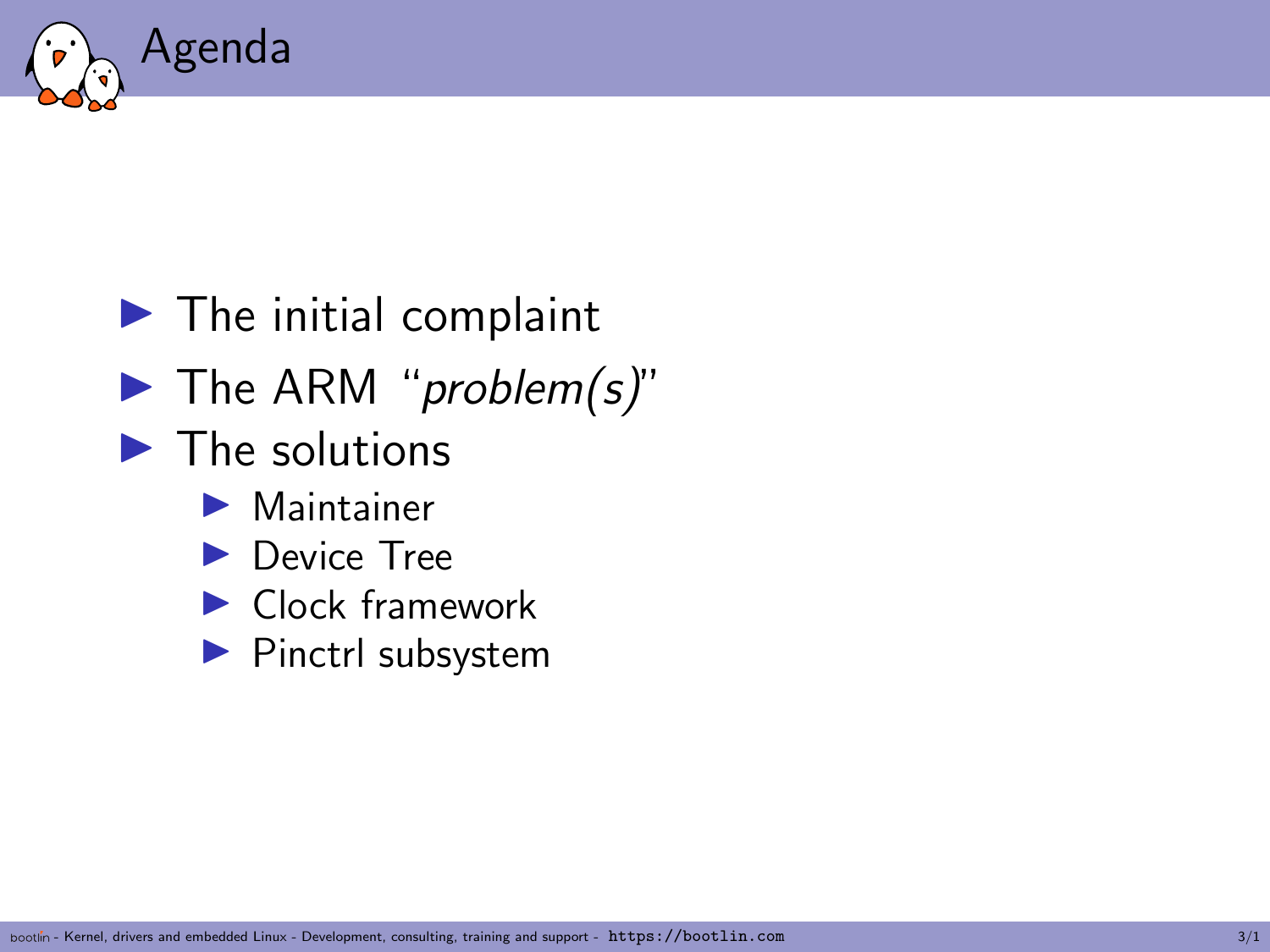

# Gaah. Guys, this whole ARM thing is a f\*cking pain in the ass.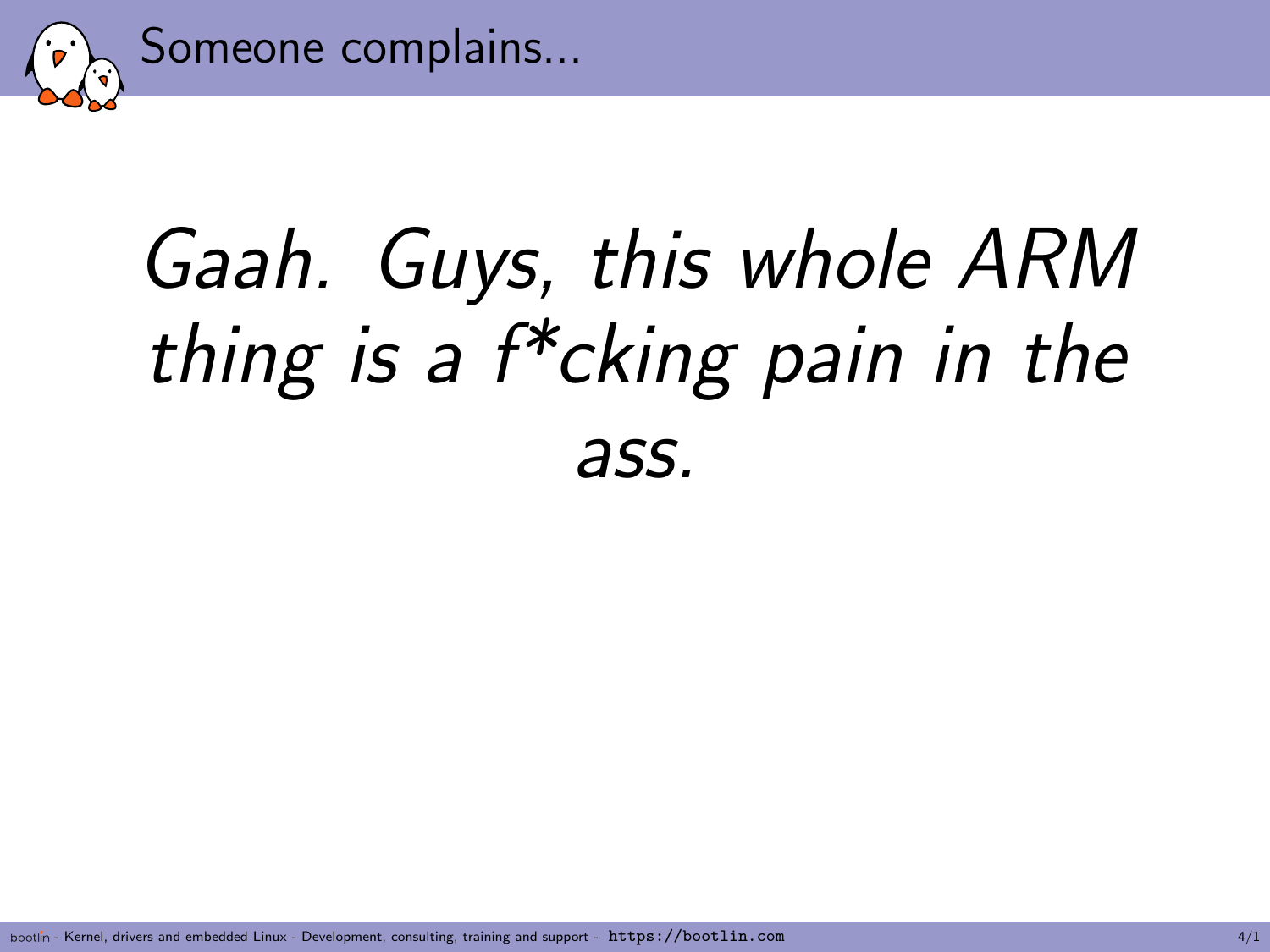

# Gaah. Guys, this whole ARM thing is a  $f^*$ cking pain in the ass.

#### Linus Torvalds – 17 March 2011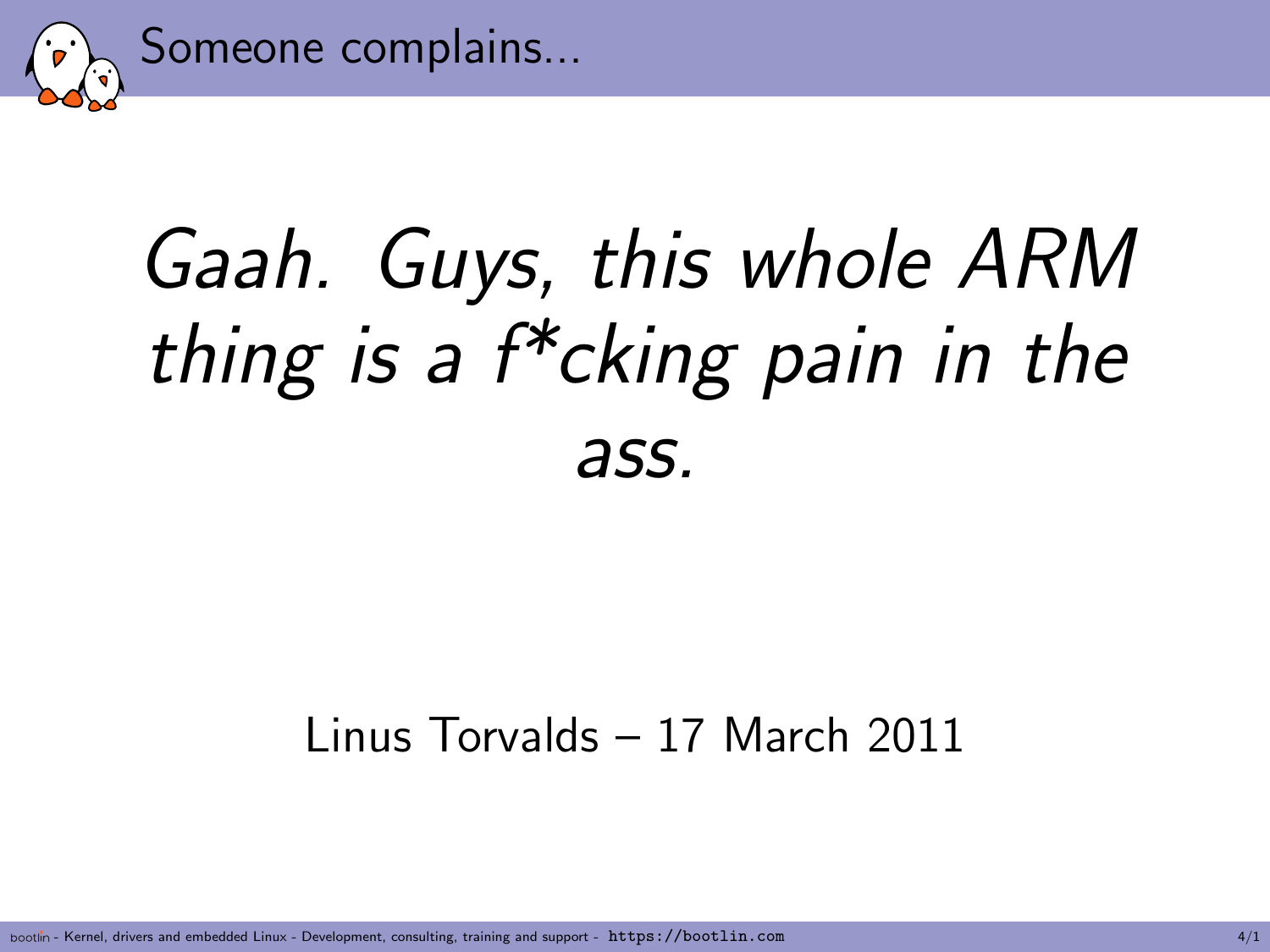...and suggests to do something

# Somebody in the ARM community really needs to step up and tell people to stop dicking around.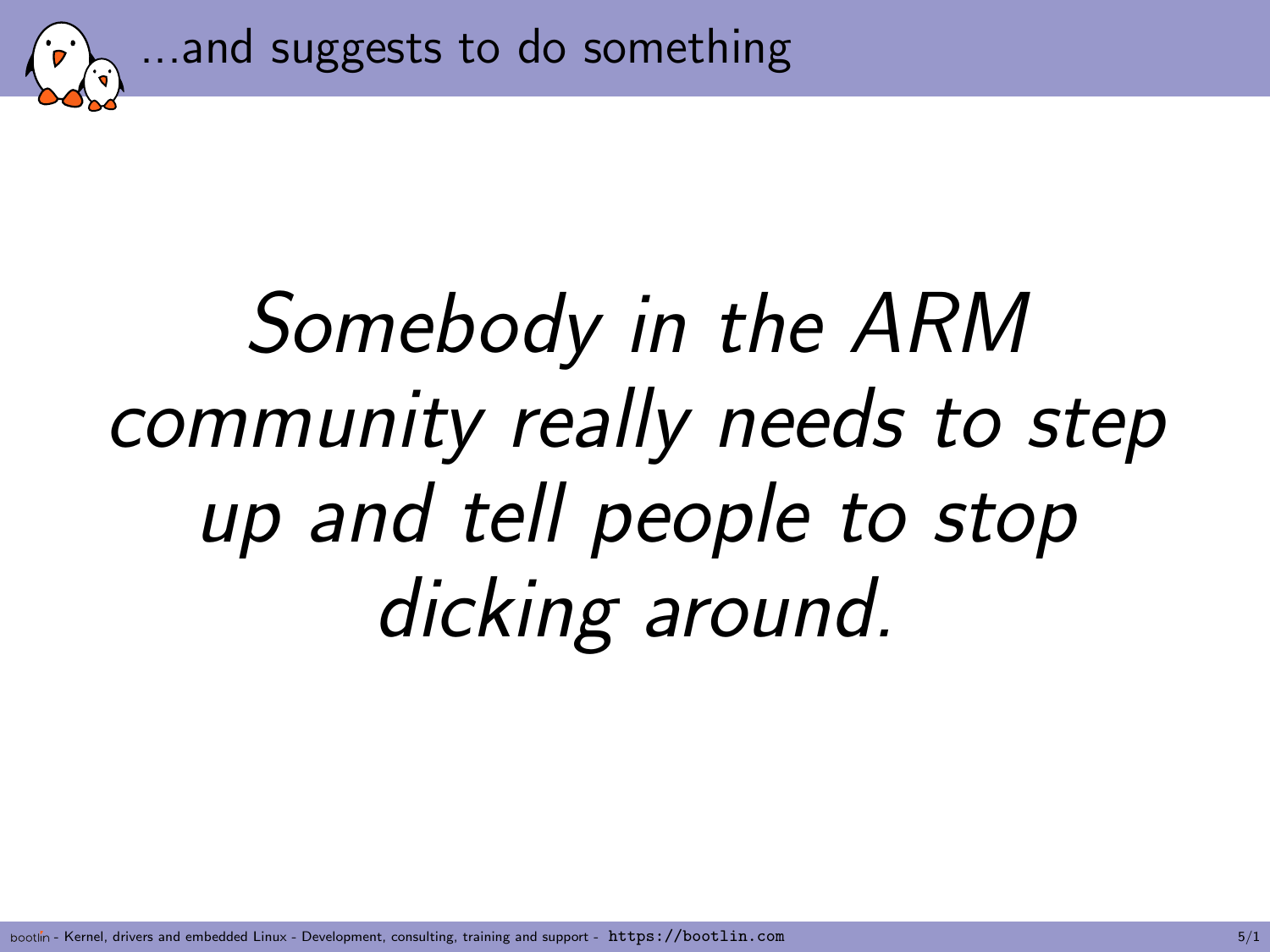

ARM Holdings is a British company that designs processor cores.

- $\blacktriangleright$  They define instruction sets, and design cores implementing those instruction sets, memory management units, caches, etc.
- ▶ Examples of cores: ARM926EJ-S, Cortex-A8, Cortex-A9, Cortex-M3, etc.
- $\triangleright$  ARM does not produce processors that people can buy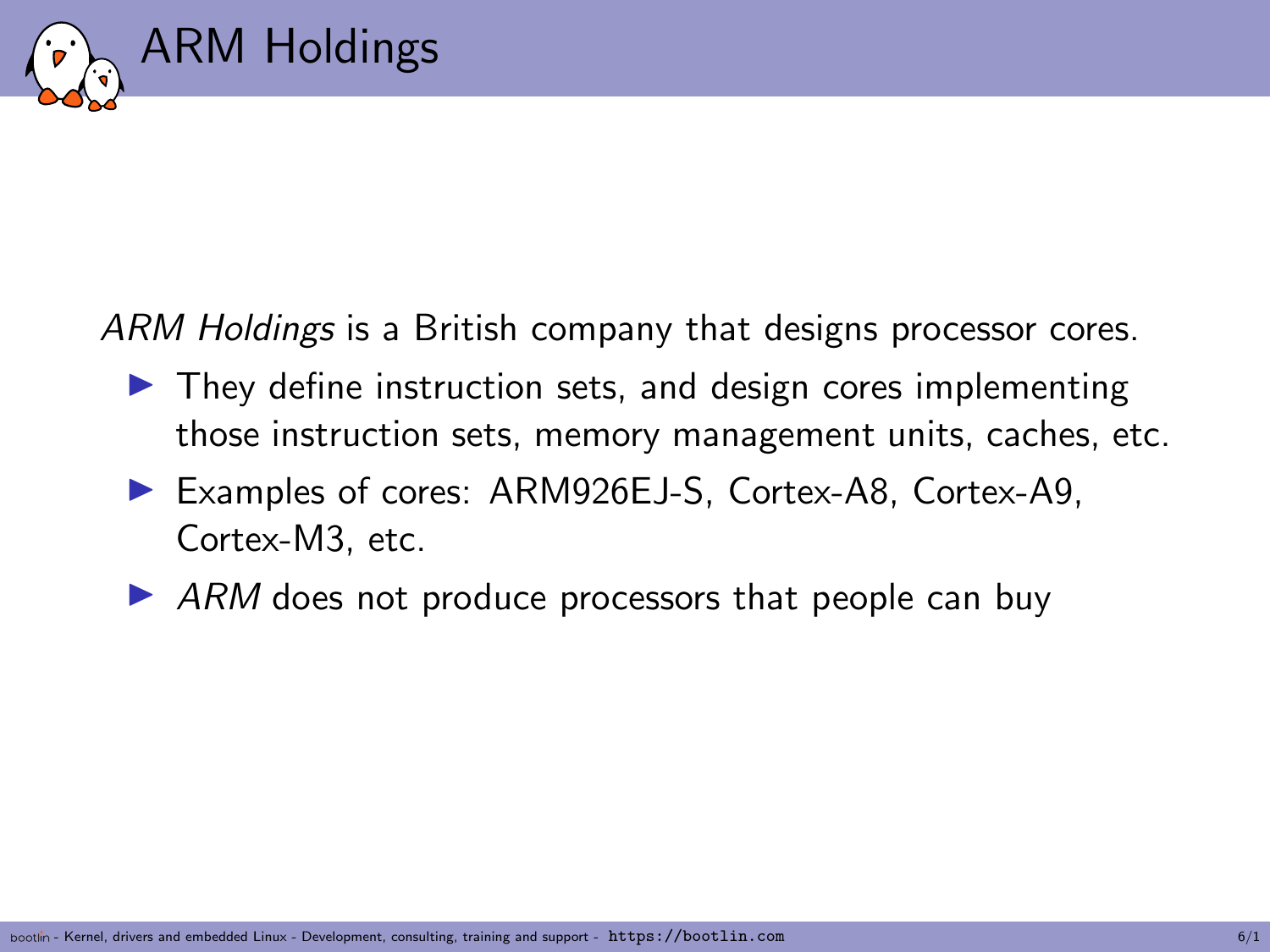

A number of silicon-vendors buy those designs, and create System-on-chip combining a ARM core and a number of peripherals

- $\triangleright$  Peripherals are typically UARTs, bus controllers (USB, SPI, I2C, PCI, etc.), Ethernet controllers, ADCs, CAN controllers, video/audio encoding/decoding, graphics (2D, 3D), etc.
- $\triangleright$  Silicon vendors combine different sets of peripherals to address different markets (industrial, automotive, consumer, etc.)
- ▶ Examples: Texas Instruments OMAP4 (dual Cortex-A9), Atmel AT91SAM9M10 (926EJ-S), Freescale i.MX 6 (from 1 to 4 Cortex-A9), etc.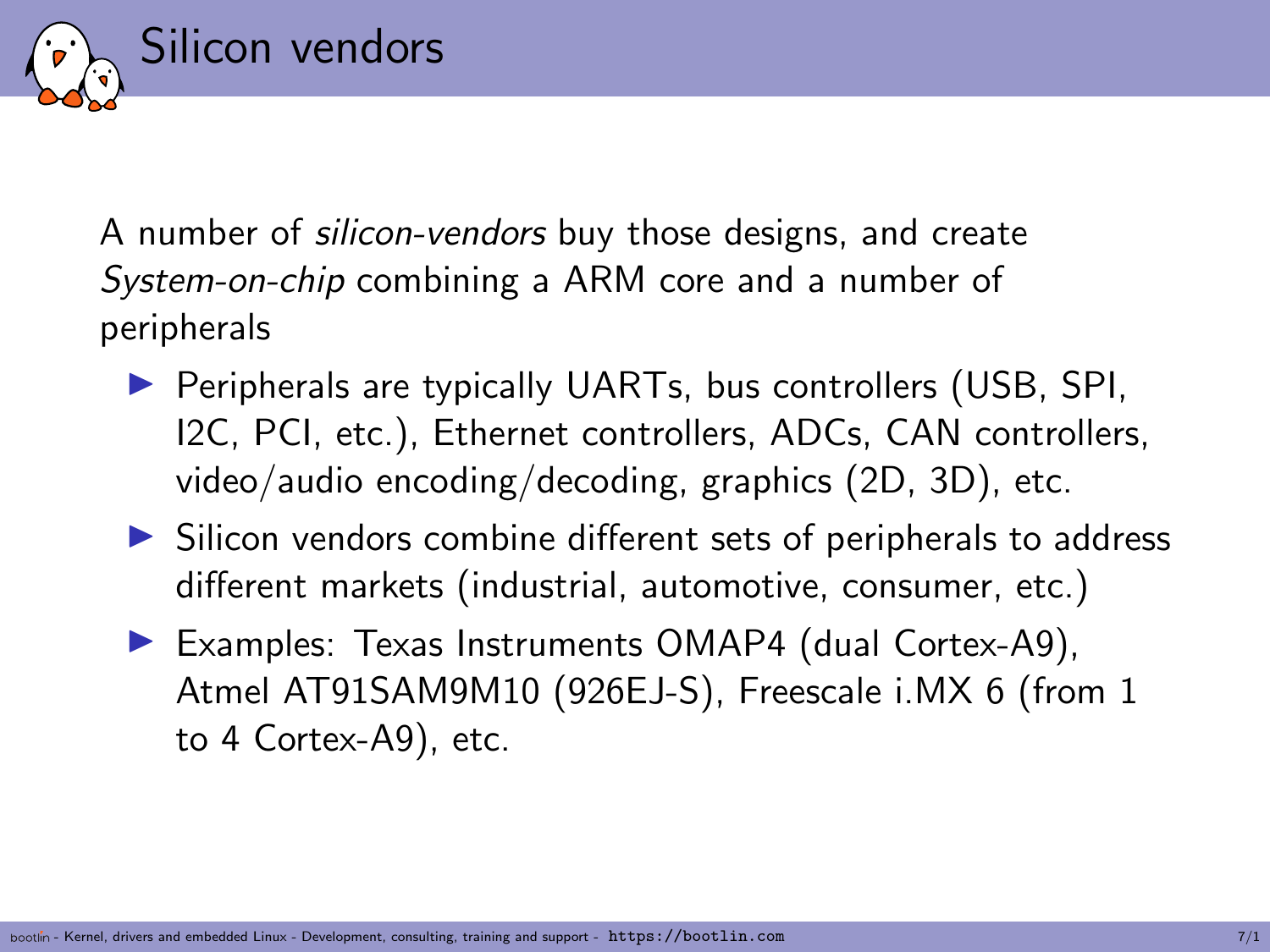High level overview of an ARM board

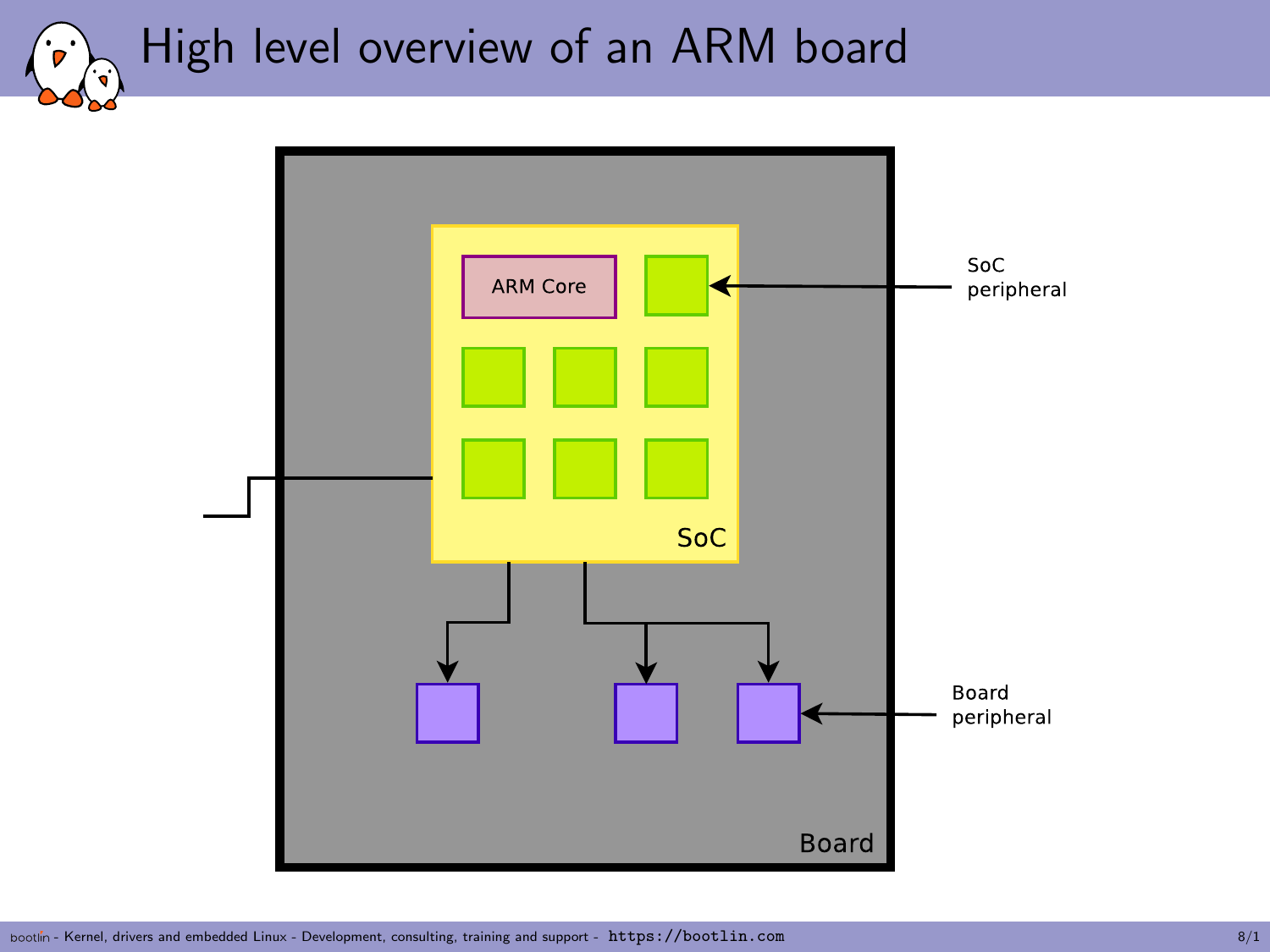### Wide variety of ARM platforms



and this is only a very, very partial list. ARM has more than 150 licensees.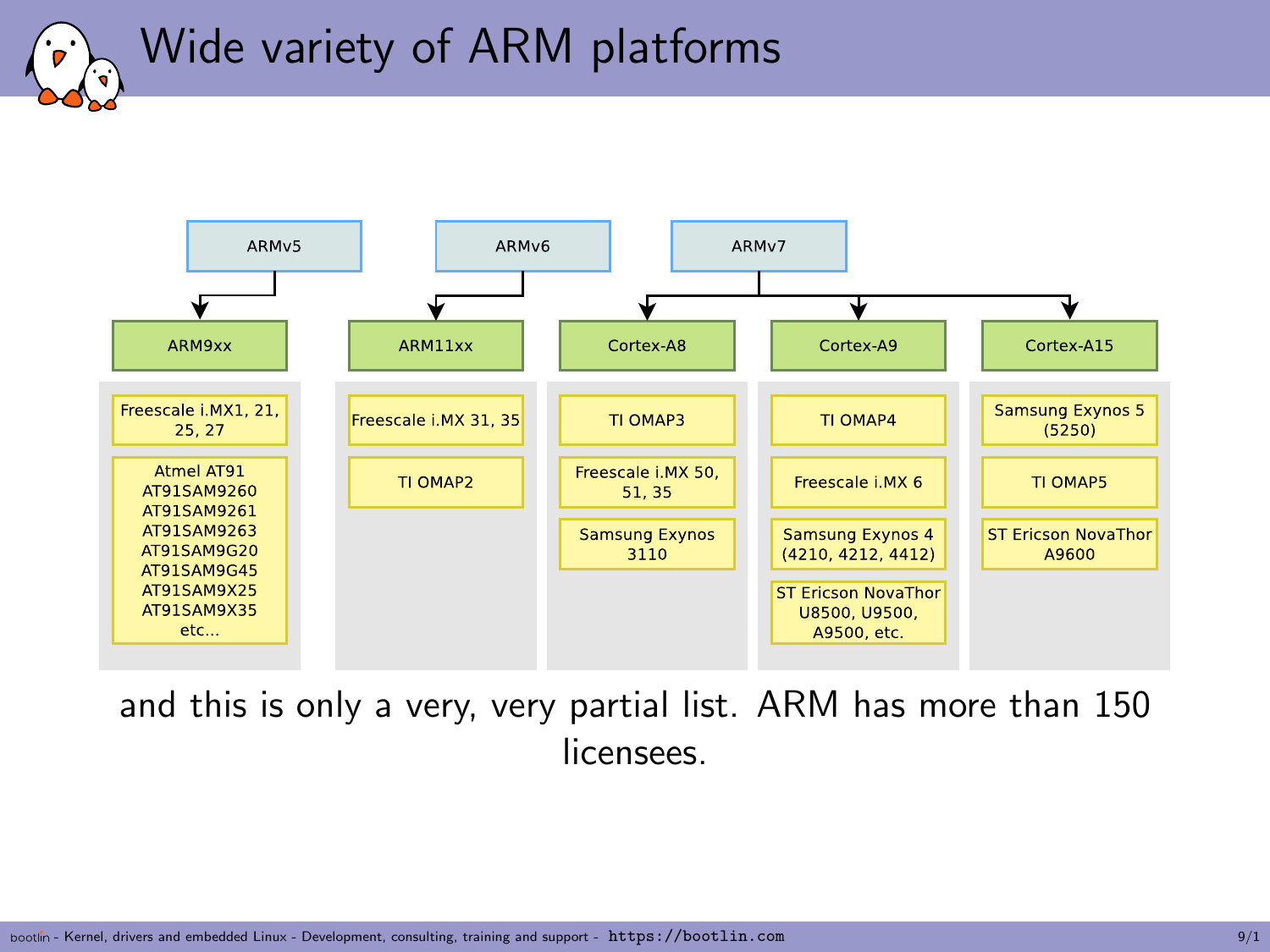

- $\triangleright$  This huge variety of SoCs, each getting more and more complicated, leads to a large quantity of code to support them
- $\blacktriangleright$  The historical ARM maintainer, Russell King, through which all ARM code was initially going, got **overflowed by the** amount of code
- ▶ Code from sub-architectures (SoC families) started to go directly to Linus
- $\blacktriangleright$  Focus of sub-architecture maintainers on their sub-architecture, no vision of the other sub-architectures
- $\triangleright$  Consequence: a lot of **code duplication**, no common infrastructures designed for common problems, similar problems solved differently, etc.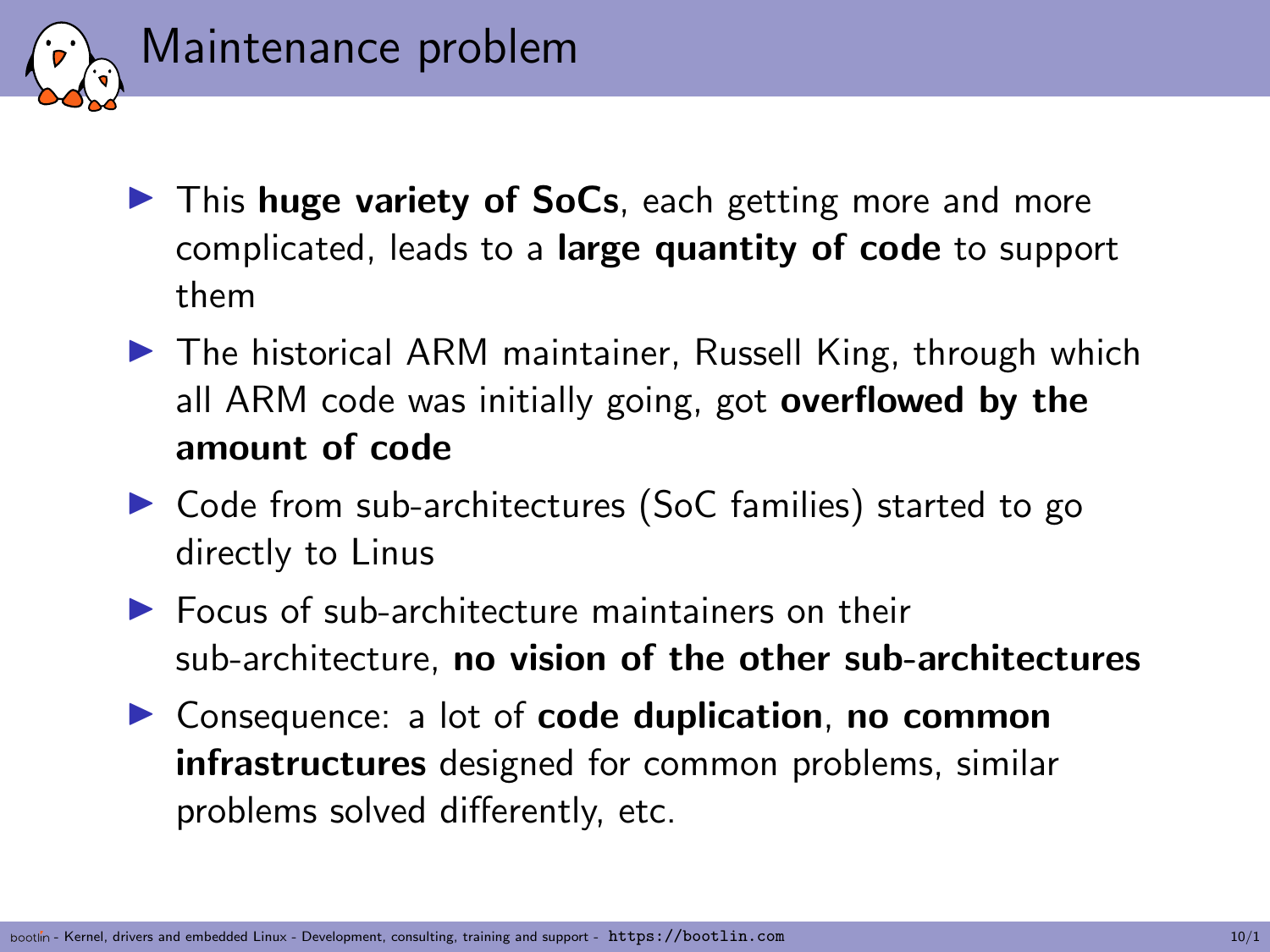

- $\triangleright$  Until now, ARM platforms mainly used in the industrial embedded space, or un-modifiable consumer products
	- $\triangleright$  A given binary kernel image was configured and built specifically for each platform
	- $\blacktriangleright$  All the existing code makes the assumption that the kernel is built for one single platform
- $\triangleright$  ARM now used in modifiable consumer products (tablets, phones, etc.)
	- $\triangleright$  Desire for distributions to provide a system for such platforms
	- $\triangleright$  On  $\times$ 86, easy because one kernel image supports all platforms. On ARM, each platform currently needs one specific kernel image.
	- In the future, wish to support multiple platforms inside a single kernel image.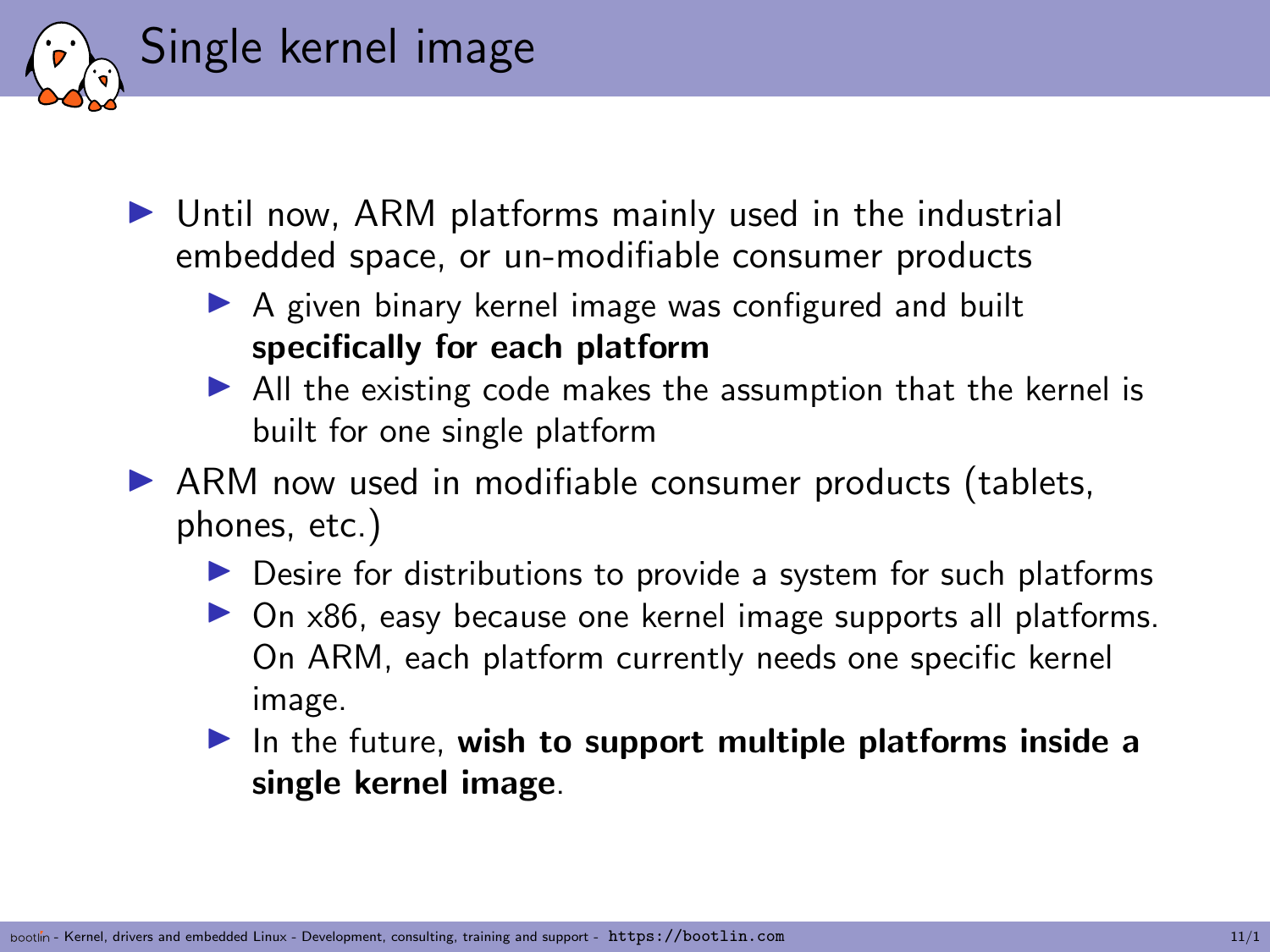

- $\blacktriangleright$  Sub-architecture maintainer
- ▶ Device Tree
- $\blacktriangleright$  Clock framework
- $\blacktriangleright$  Pinctrl subsystem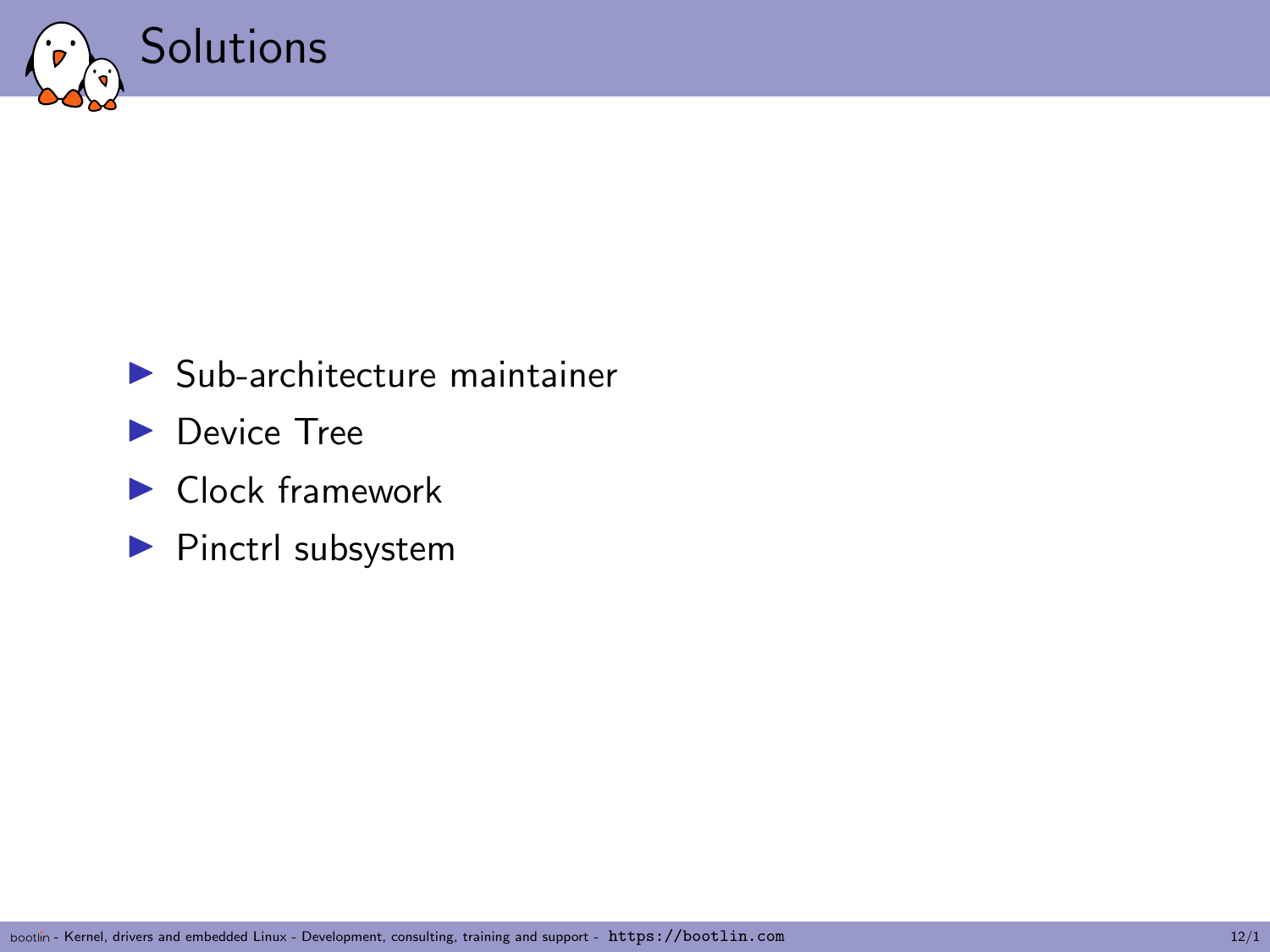## Sub-architecture maintainer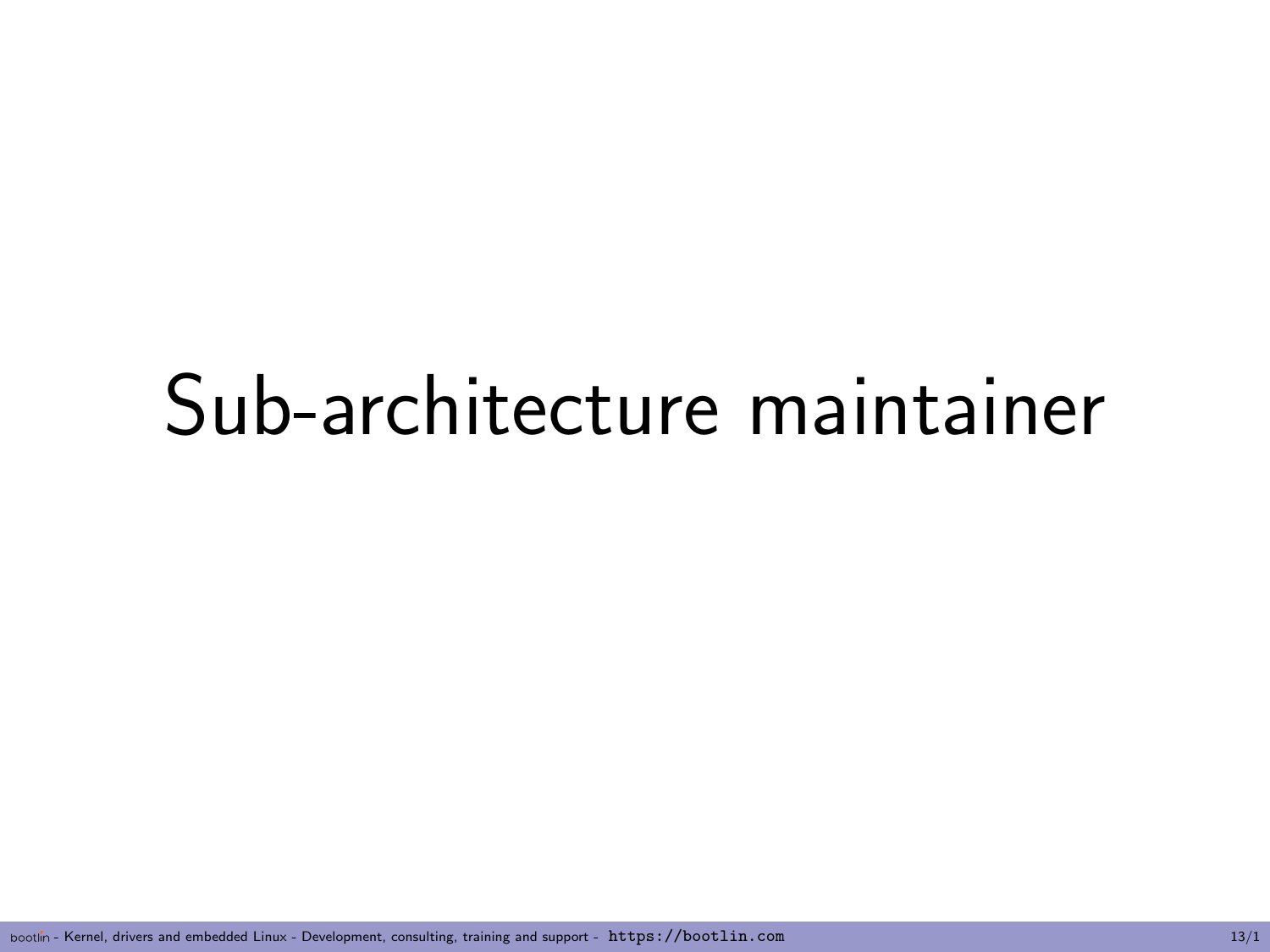

- $\blacktriangleright$  The lack of a cross sub-architecture vision was filled by creating a team of ARM sub-architecture maintainers, in May 2011
- $\blacktriangleright$  Initially with Arnd Bergmann (Linaro/IBM), Nicolas Pitre (Linaro), Marc Zyngier (ARM), later joined by Olof Johansson (Tegra maintainer)
- $\blacktriangleright$  This team takes care of reviewing and consolidating the code of the different sub-architectures, and sending it to Linus Torvalds
- $\triangleright$  Russell King continues to be the maintainer for the ARM core part (memory management, CPU support code, etc.)
- $\blacktriangleright$  Important role of Linaro in this new maintainer team
	- $\blacktriangleright$  Linaro is a not-for-profit engineering organization consolidating and optimizing open source Linux software and tools for the ARM architecture.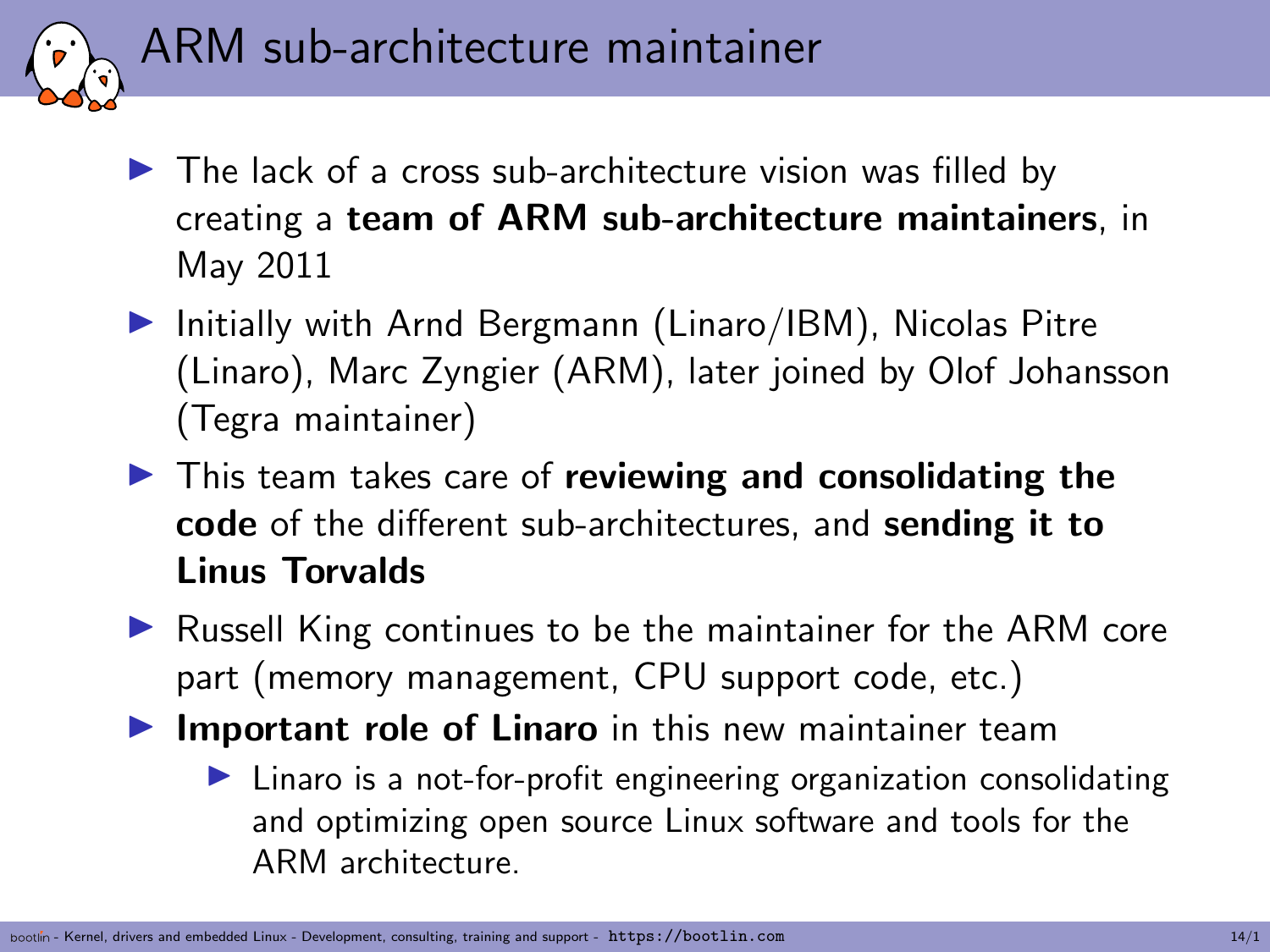

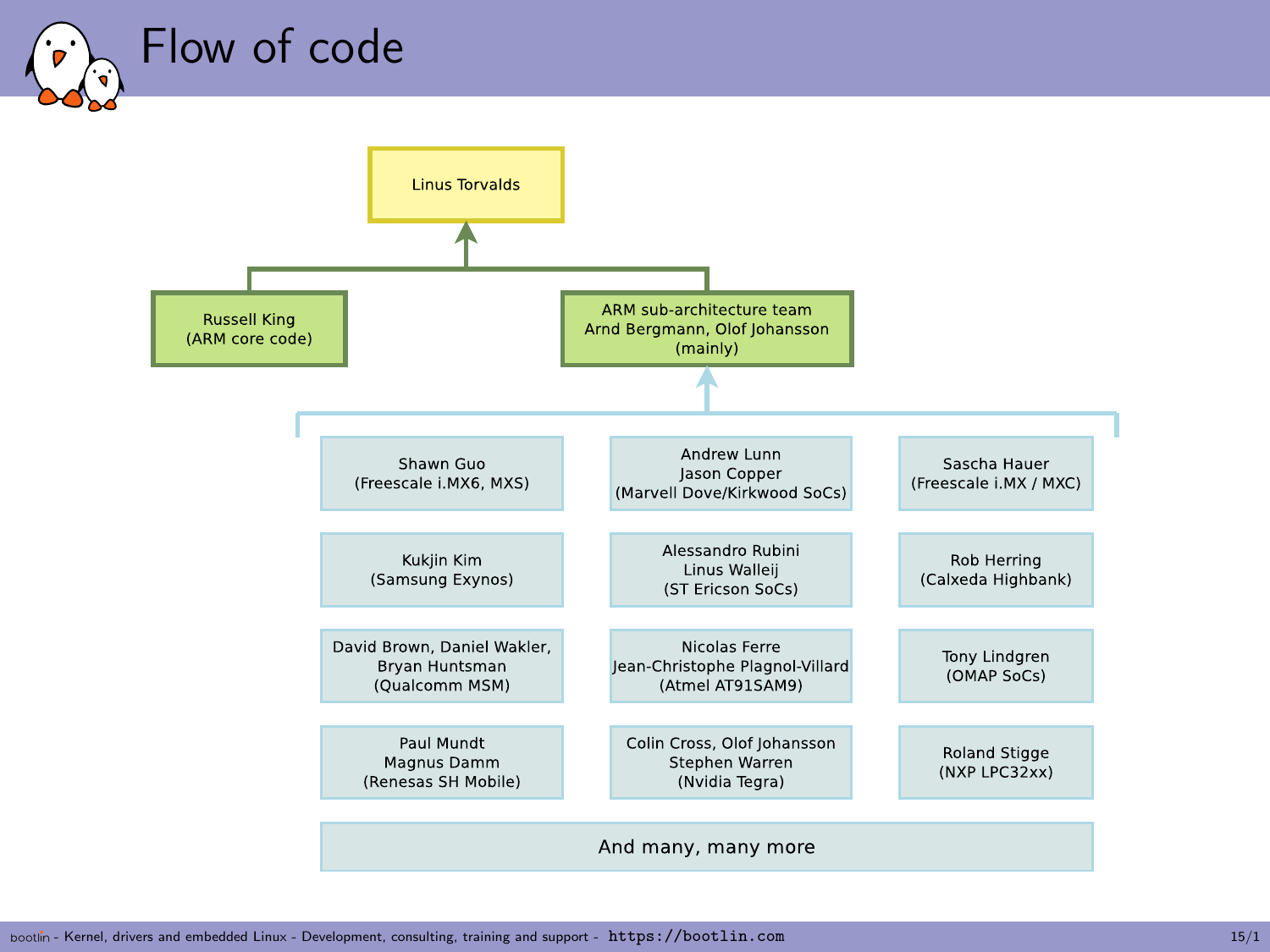## Device tree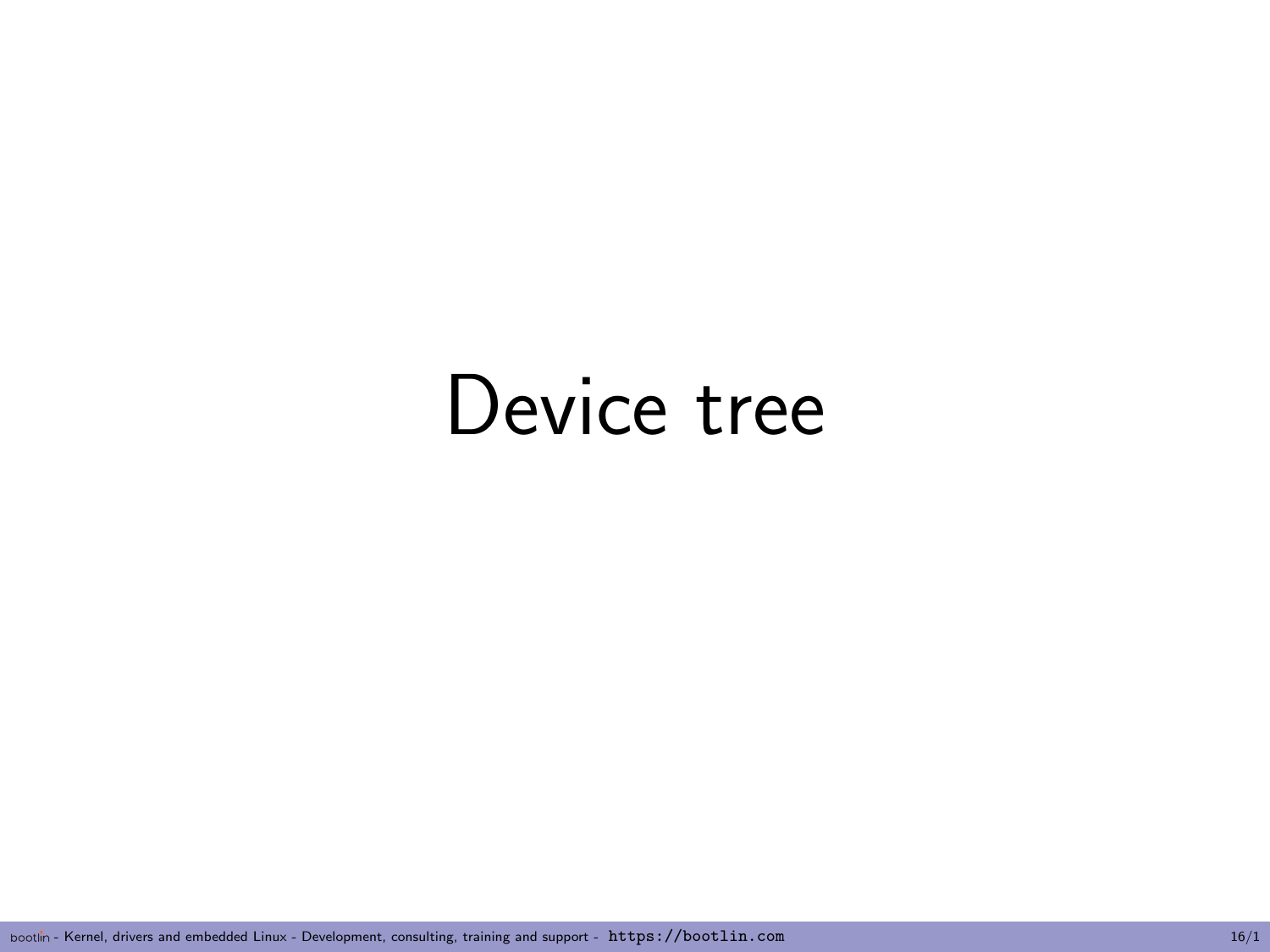

- $\triangleright$  All the board-specific details and SoC-specific details require specific C code to support new platforms
- $\triangleright$  A lot of very similar C code to support each and every board, to list all the peripherals, their configuration, etc.
- $\triangleright$  Code organized in a hierarchy

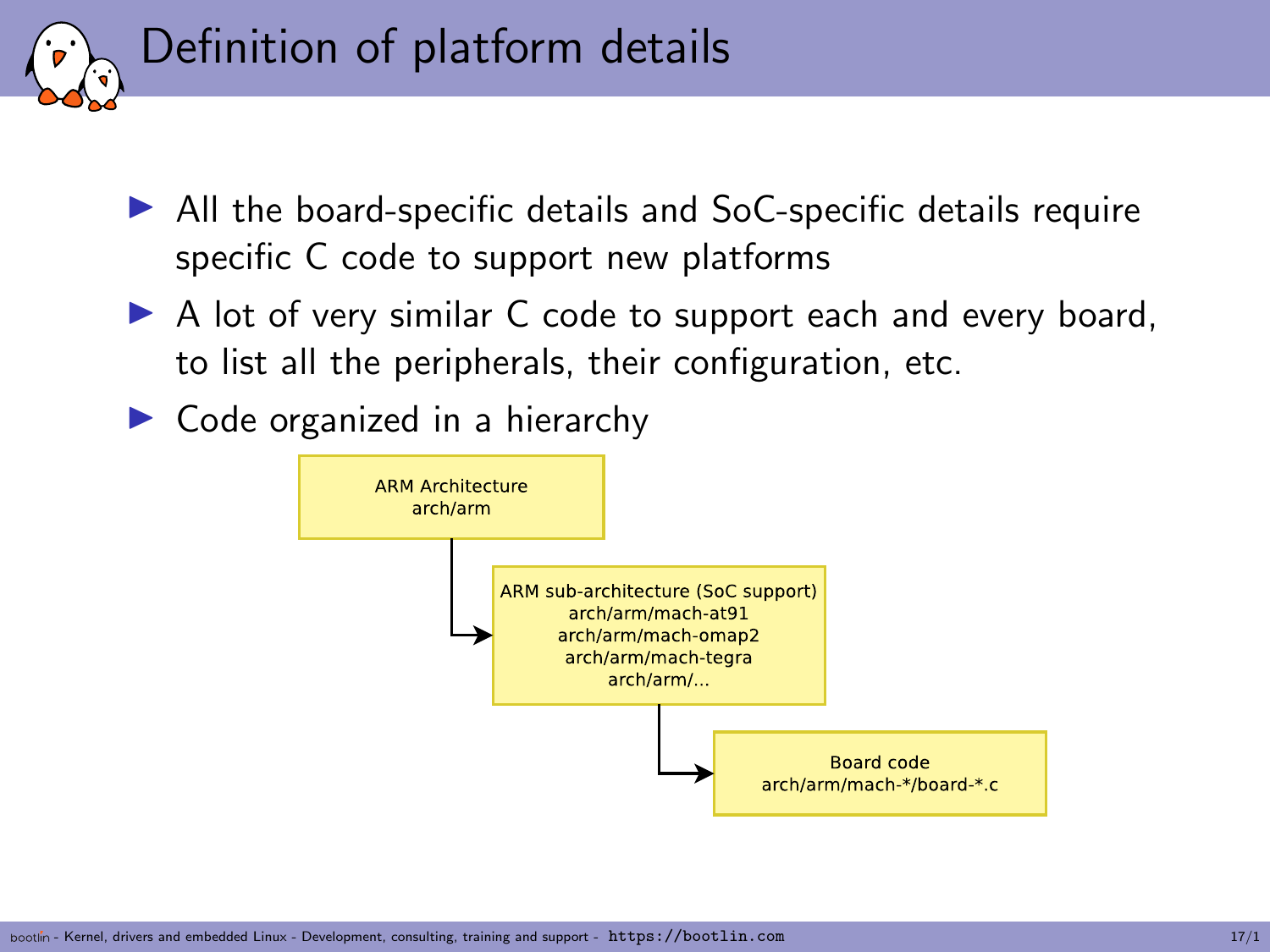List of files in arch/arm/mach-at91

.<br>'ر ु

| at91rm9200.c                 | $at91x40_time.c$    | board-neocore926.c     | clock.h        |
|------------------------------|---------------------|------------------------|----------------|
| at91rm9200 devices.c         | board-1arm.c        | board-pcontrol-g20.c   | cpuidle.c      |
| at91rm9200_time.c            | board-afeb-9260v1.c | board-picotux200.c     | generic.h      |
| at91sam9260.c                | board-cam60.c       | board-gil-a9260.c      | gpio.c         |
| at91sam9260_devices.c        | board-carmeva.c     | $board$ - $rm9200dk.c$ | include        |
| at91sam9261.c                | board-cpu9krea.c    | board-rm9200ek.c       | irq.c          |
| at91sam9261 devices.c        | board-cpuat91.c     | board-rsi-ews.c        | Kconfig        |
| at.91 <sub>sam</sub> 9263.c. | board-csb337.c      | board-sam9260ek.c      | leds.c         |
| at91sam9263_devices.c        | board-csb637.c      | board-sam9261ek.c      | Makefile       |
| at91sam926x time.c           | board-dt.c          | board-sam9263ek.c      | Makefile.boot  |
| at91sam9_alt_reset.S         | board-eb01.c        | board-sam9g20ek.c      | pm.c           |
| at91sam9g45.c                | board-eb9200.c      | board-sam9-19260.c     | pm.h           |
| at91sam9g45_devices.c        | board-ecbat91.c     | board-sam9m10g45ek.c   | pm_slowclock.S |
| at91sam9g45_reset.S          | board-eco920.c      | board-sam9rlek.c       | sam9_smc.c     |
| at91sam9n12.c                | board-flexibity.c   | board-snapper9260.c    | sam9_smc.h     |
| at91sam9rl.c                 | board-foxg20.c      | board-stamp9g20.c      | setup.c        |
| at91sam9rl_devices.c         | board-gsia18s.c     | board-usb-a926x.c      | soc.h          |
| at91sam9x5.c                 | board-kafa.c        | board-yl-9200.c        |                |
| at91x40.c                    | board-kb9202.c      | clock.c                |                |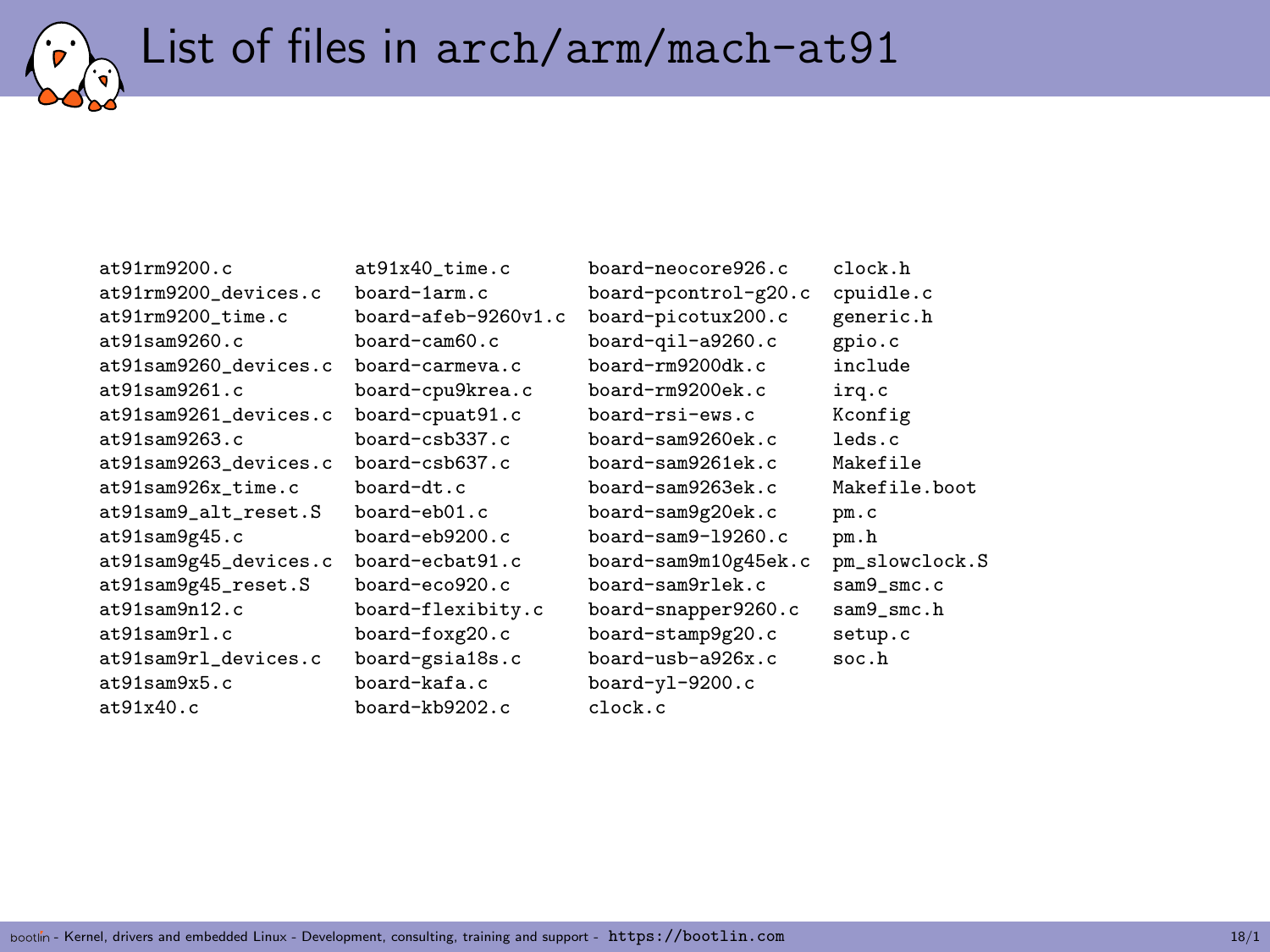Old probing mechanism: overview

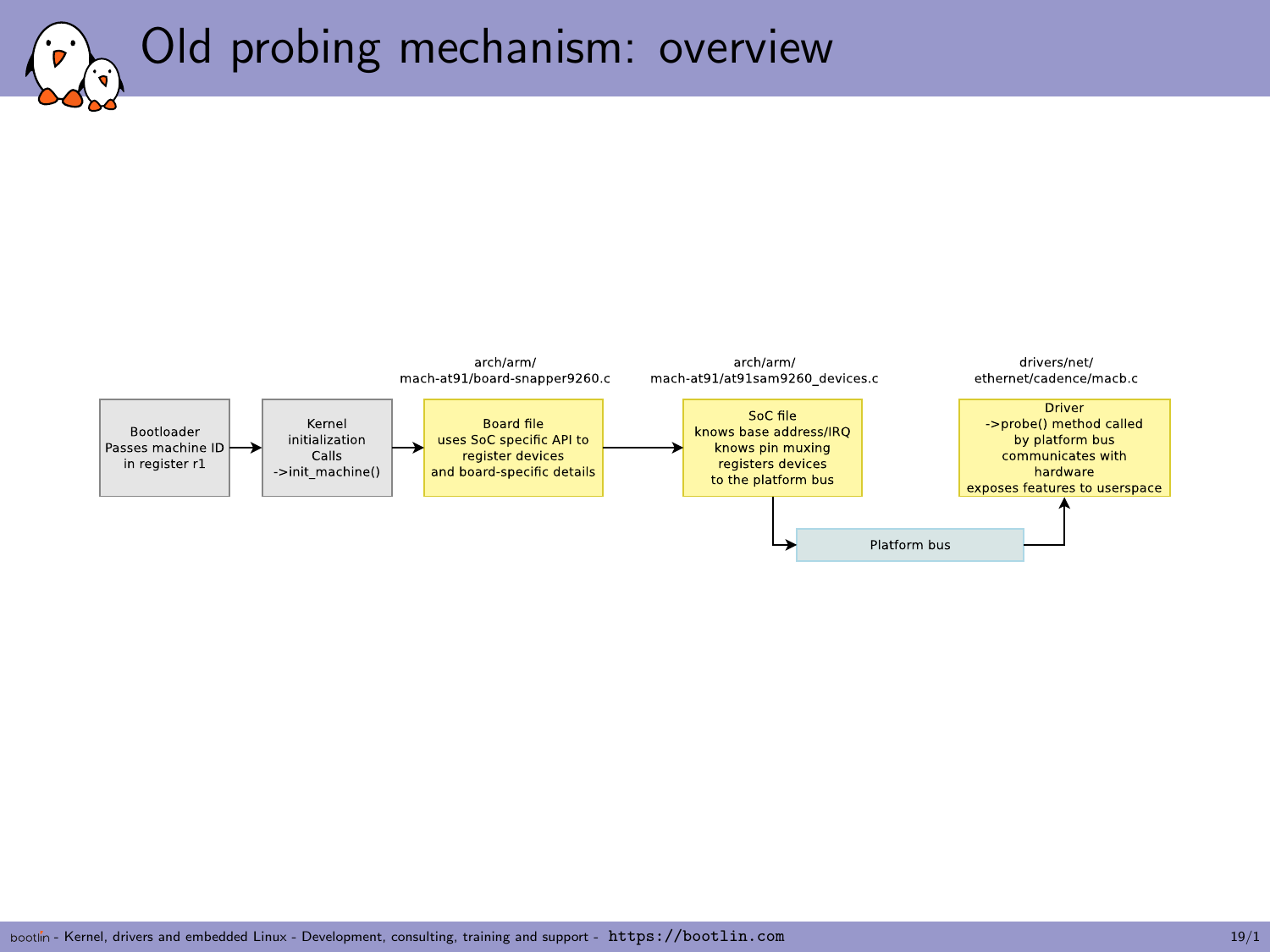

The board file registers devices (from arch/arm/mach-at91/board-snapper9260.c)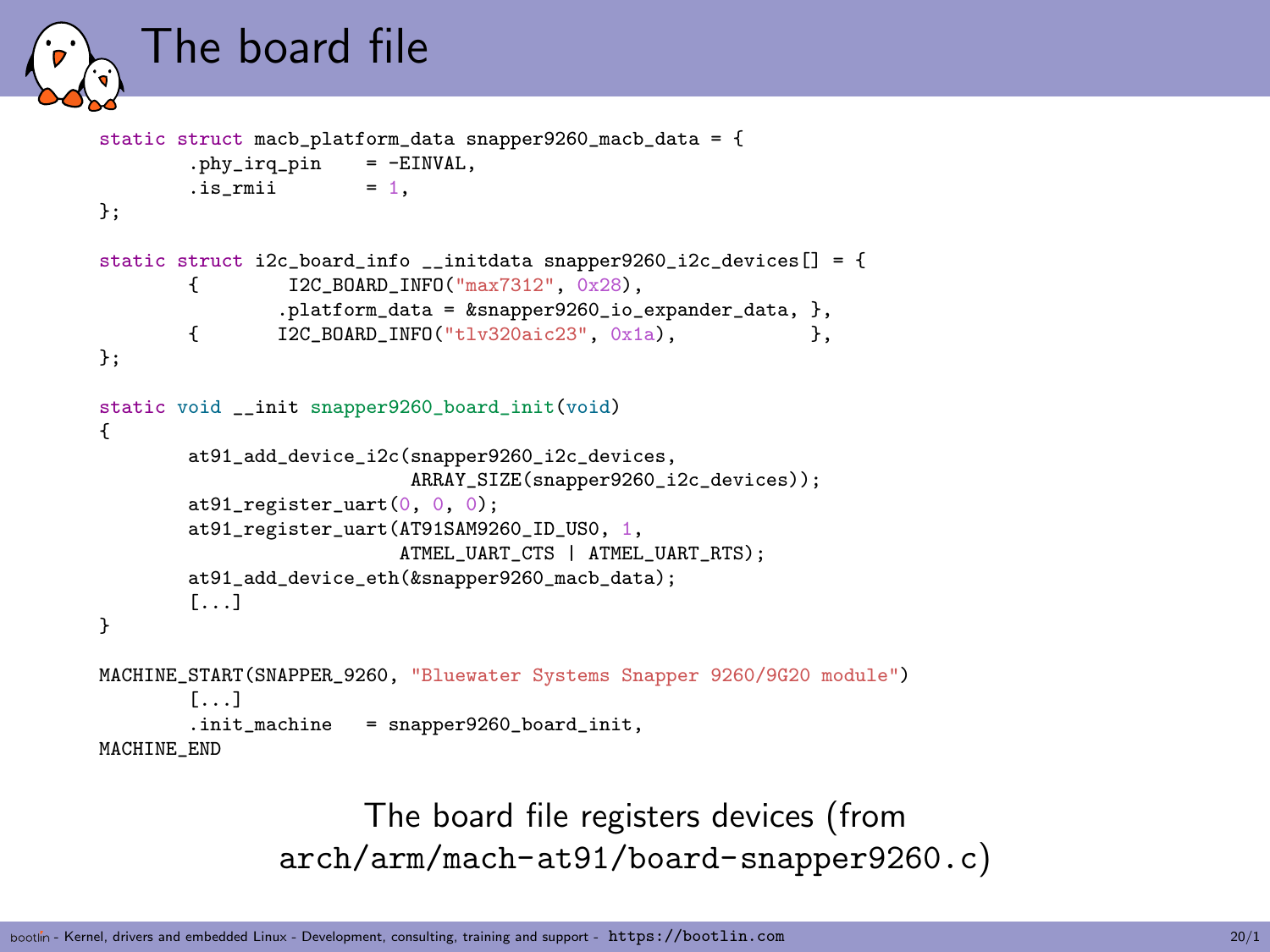The SoC file: device definition

```
static struct macb_platform_data eth_data;
static struct resource eth resources[] = {[0] = f\text{start} = \text{AT91SAM9260_BASE\_EMAC},<br>and = \text{AT91SAM9260 RASE EMAC}= AT91SAM9260 BASE EMAC + SZ 16K - 1,
                        .flags = IORESOURCE MEM.
            },
            [1] = {. start = AT91SAM9260_ID_EMAC,<br>. end = AT91SAM9260_ID_EMAC,
                                    = AT91SAM9260_ID_EMAC,
                        .flags = IORESOURCE IRQ.
           },
};
static struct platform_device at91sam9260_eth_device = {<br>name = \frac{m}{2} = \frac{m}{2} = \frac{m}{2} = \frac{m}{2} = \frac{m}{2} = \frac{m}{2} = \frac{m}{2} = \frac{m}{2} = \frac{m}{2} = \frac{m}{2} = \frac{m}{2} = \frac{m}{2} = \frac{m}{2} = = "macb".
            .id = -1,<br>dev = {
            .dev
                                                 dma mask = keth dmamask,
                                                 .coherent_dma_mask = DMA_BIT_MASK(32),<br>
.platform data = &eth data.
                                                 .platform_data
            },
            resource = eth resources.
            .num_resources = ARRAY_SIZE(eth_resources),
};
```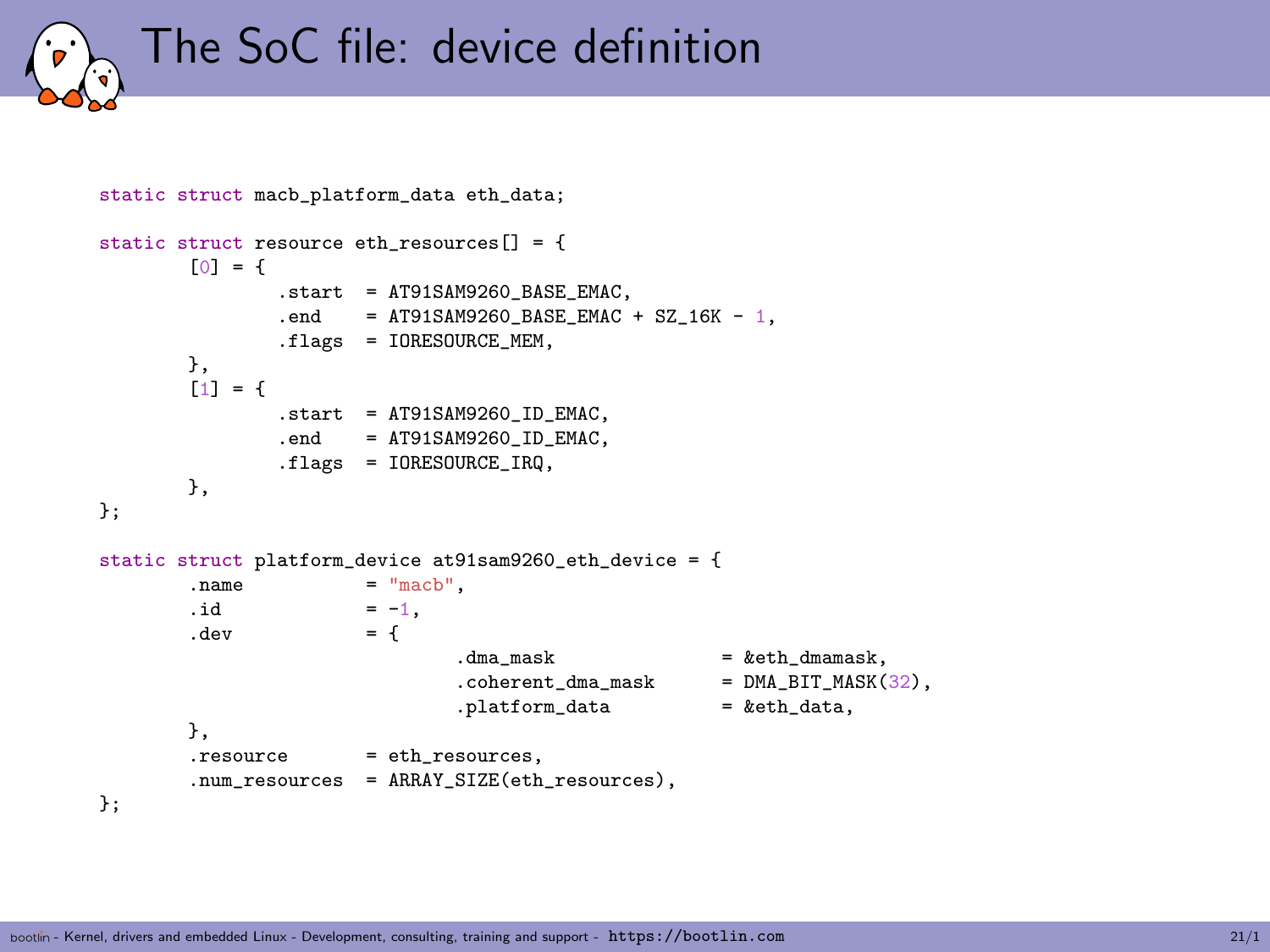The SoC file: device registration

```
void __init at91_add_device_eth(struct_macb_platform_data *data)
{
           [...]
           if (gpio is valid(data->phy_irq_pin)) {
                      at91_set_gpio_input(data->phy_irq_pin, 0);
                      at91_set_deglitch(data->phy_irq_pin, 1);
           }
           /* Pins used for MII and RMII */
           at91_set_A_periph(AT91_PIN_PA19, 0); /* ETXCK_EREFCK */<br>at91 set A periph(AT91 PIN PA17, 0): /* ERXDV */
           at91_set_A-periph(AT91_PIN_PAI7, 0); /* ERXDV *<br>at91 set A periph(AT91 PIN PA14, 0): /* ERX0 */
           at91_set_A_periph(AT91_PIN_PA14, 0); /* ERX0 */<br>at91 set A periph(AT91_PIN_PA15, 0); /* ERX1 */
           at91_set_A_periph(AT91_PIN_A15, 0);at91_set_A_periph(AT91_PIN_PA18, 0); /* ERXER */<br>at91 set A periph(AT91 PIN PA16, 0): /* ETXEN */
           at91_set_A_periph(AT91_PIN_PA16, 0);at91_set_A_periph(AT91_PIN_PA12, 0); /* ETX0 */<br>at91_set_A-periph(AT91_PIN_PA13, 0); /* ETX1 */
           at91_set_A_periph(AT91_PN_PA13, 0); /* ETX1 */<br>at91_set_A-periph(AT91_PN_PA21, 0); /* EMDI0 */
           at91_set_A-periph(AT91_PIN_PA21, 0); /* EMDIO *<br>at91 set A periph(AT91 PIN PA20, 0): /* EMDC */
           at91_set_A_periph(AT91_PIN_PA20, 0);if (!data->is_rmii) {
                   [...]
           }
           eth data = *data:
           platform_device_register(&at91sam9260_eth_device);
}
```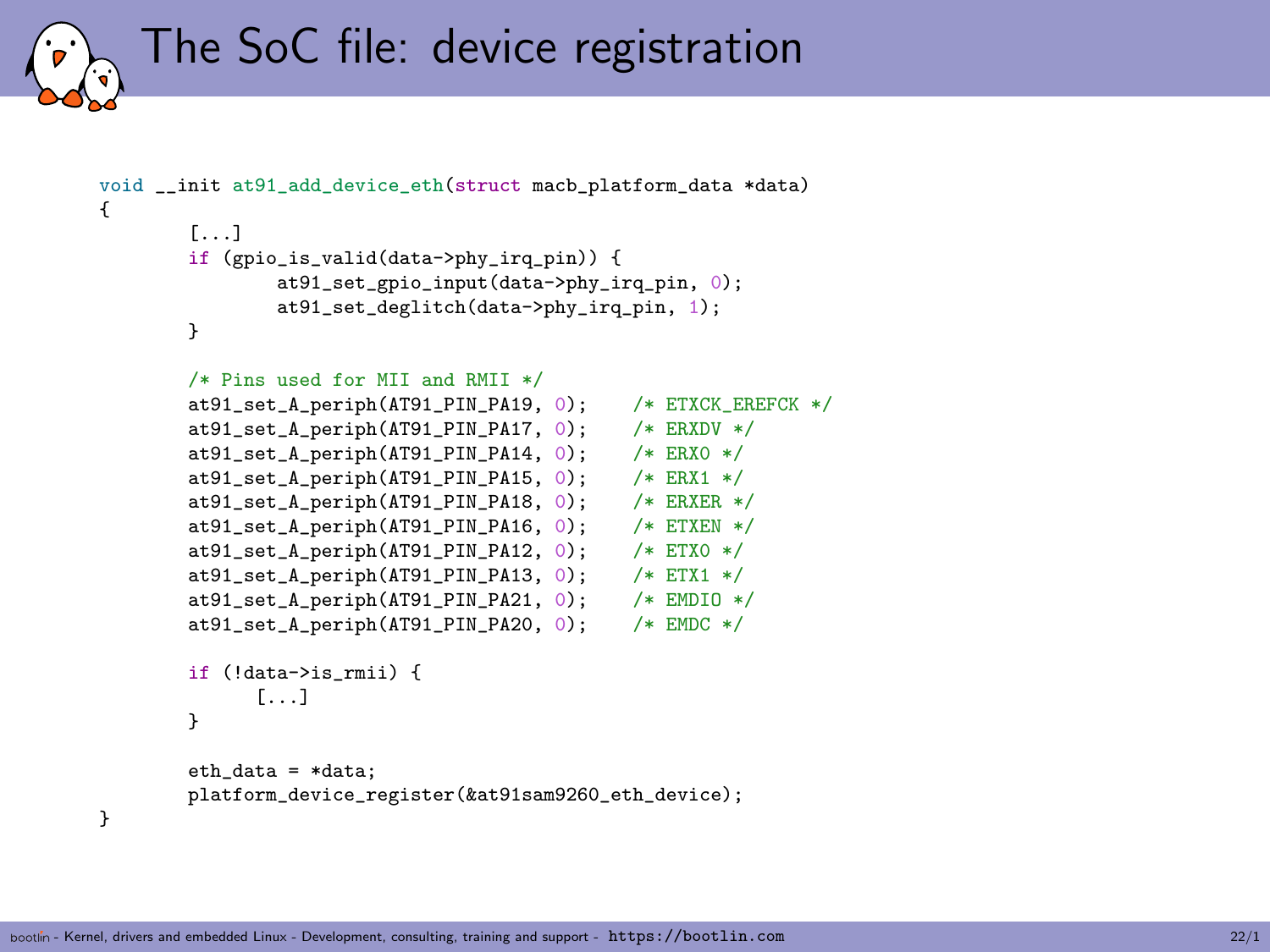### The driver part

```
static int __init macb_probe(struct platform_device *pdev)
{
    [...]
}
static int __exit macb_remove(struct platform_device *pdev)
{
    [...]
}
static struct platform_driver macb_driver = {<br>remove = exit p(macb remov.
                          = _{-}exit_p(macb_remove),
         .driver
                 .name = "macb",
                 .owner = THIS_MODULE,
        },
};
static int __ init macb_init(void)
{
        return platform_driver_probe(&macb_driver, macb_probe);
}
static void __exit macb_exit(void)
{
        platform_driver_unregister(&macb_driver);
}
module_init(macb_init);
module_exit(macb_exit);
```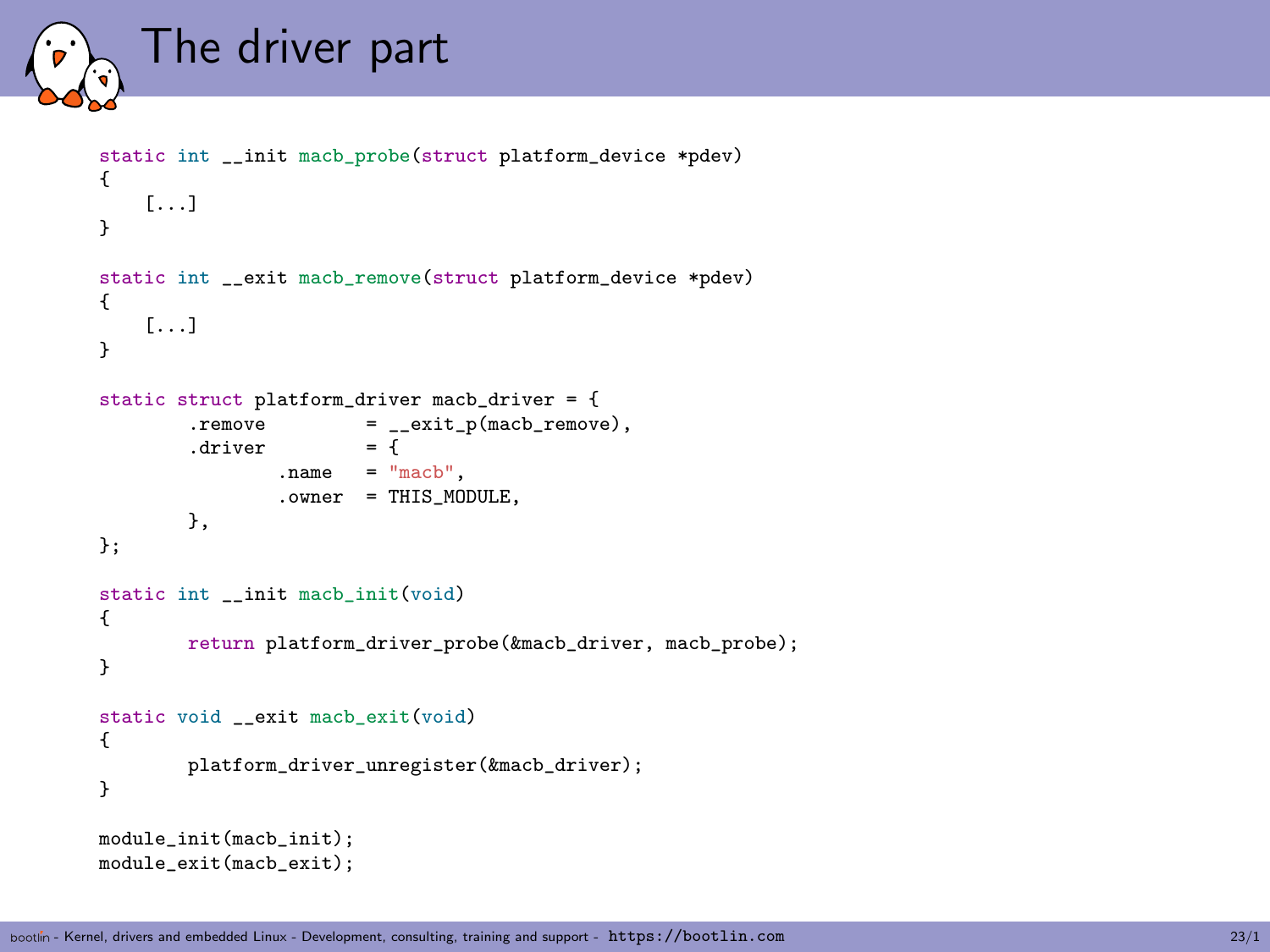

- $\blacktriangleright$  The general idea of the *Device Tree* is to **separate a large** part of the hardware description from the kernel sources
- $\blacktriangleright$  The Device Tree is a tree of nodes, describing the different hardware components of a system and their characteristics
- $\triangleright$  Written in a specialized language, the Device Tree Source is compiled into a Device Tree Blob by the Device Tree Compiler
- $\blacktriangleright$  This mechanism takes its roots from OpenFirmware used on some PowerPC platforms, and has been used on all PowerPC platforms for a long time.
- It is now also being used in other architectures in the Linux kernel such as Microblaze, OpenRISC and C6X.
- Inheritance mechanism: .dts files for boards. .dtsi for include files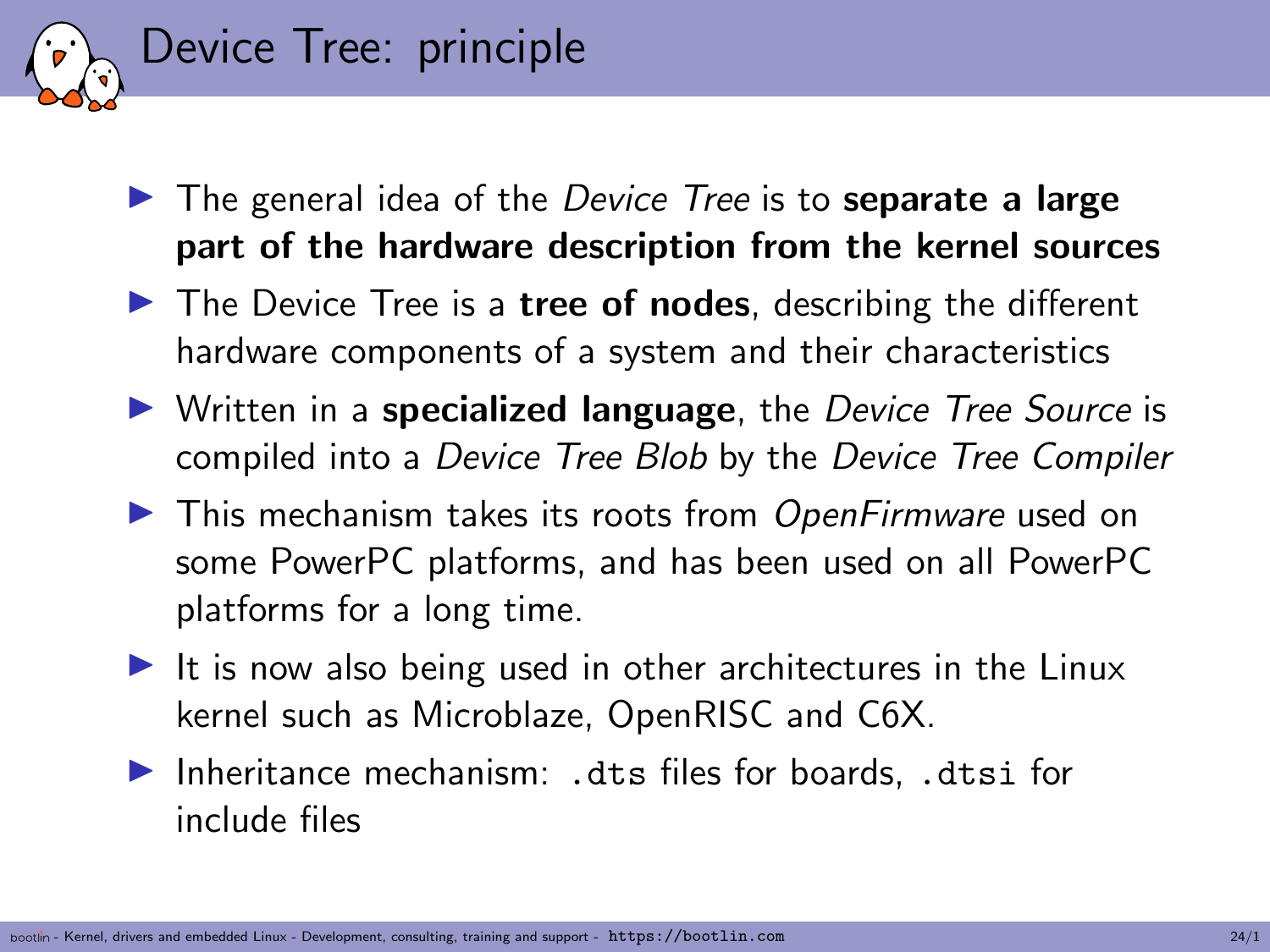

```
/include/ "skeleton.dtsi"
```

```
/ {
    compatible = "nvidia,tegra20";
    interrupt-parent = <&intc>;
    intc: interrupt-controller {
        compatible = "arm,cortex-a9-gic";
        rec = <0x50041000 0x10000x50040100 0x0100>;
        interrupt-controller;
        #interrupt-cells = <3>;
    };
    serial@70006000 {
        compatible = "nvidia,tegra20-uart";
        ref = <math>0x700060000x40</math>ree-shift = \langle 2 \rangle:
        interrupts = < 0.36 0x04>;
        status = "disable";
    };
    serial@70006040 {
        compatible = "nvidia,tegra20-uart";
        ree = <0x70006040 0x40
```
reg-shift =  $\langle 2 \rangle$ ; interrupts =  $\langle 0 \ 37 \ 0 \times 04 \rangle$ ; status = "disable";

};

```
i2c@7000c000 {
         compatible = "nvidia,tegra20-i2c";
         reg = <0x7000c000 0x100interrupts = <0 38 0x04;
         #address-cells = <1>;
         #size-cells = \langle 0 \rangle:
         status = "disable";
    };
    i2c@7000c400 {
         compatible = "nvidia,tegra20-i2c";
         ree = <0x7000c400 0x100interrupts = \langle 0 \ 84 \ 0 \times 04 \rangle;
         #address-cells = <1>;
         #size-cells = \langle 0 \rangle:
         status = "disable";
    };
    usb@c5004000 {
         compatible = "nvidia,tegra20-ehci","usb-ehci";
         reg = <0xc5004000 0x4000;
         interrupts = \langle 0 \t21 \t0x04 \rangle;
         phy_type = "ulpi";
         status = "disable";
    };
    [...]
};
```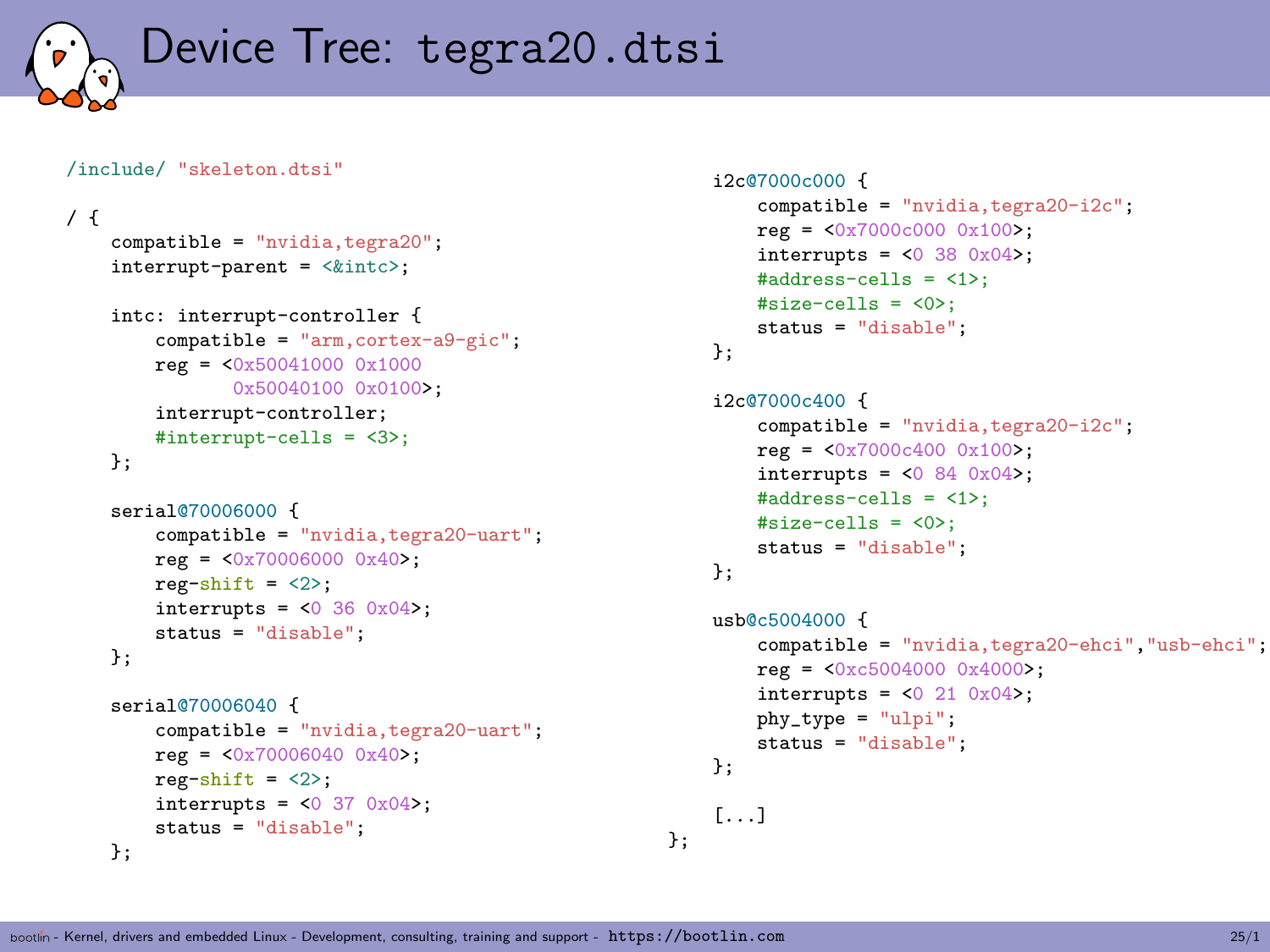Device Tree: tegra-harmony.dts

```
/dts-v1;
/include/ "tegra20.dtsi"
/ {
    model = "NVIDIA Tegra2 Harmony evaluation board";
    compatible = "nvidia,harmony", "nvidia,tegra20";
    memory {
        \text{rep} = \langle 0x00000000 \ 0x400000000 \rangle;
    };
    serial@70006300 {
        status = "okay";
        clock-frequency = <216000000;
    };
    i2c@7000c400 {
        status = "okay";
        clock-frequency = <4000000:
    };
                                                                    };
                                                                };
                                                                };
                                                                [...]
                                                           };
```

```
i2c@7000c000 {
    status = "okay";
    clock-frequency = <400000>;
    wm8903: wm8903@1a {
        comparable = "wlf,wm8903";
        rec = <0x1a:
        interrupt-parent = <&gpio>;
        interrupts = <187 0x04;
        gpio-controller;
        #gpio-cells = <2>;
        [...]
usb@c5004000 {
    status = "okay";
   nvidia,phy-reset-gpio = <&gpio 169 0>;
```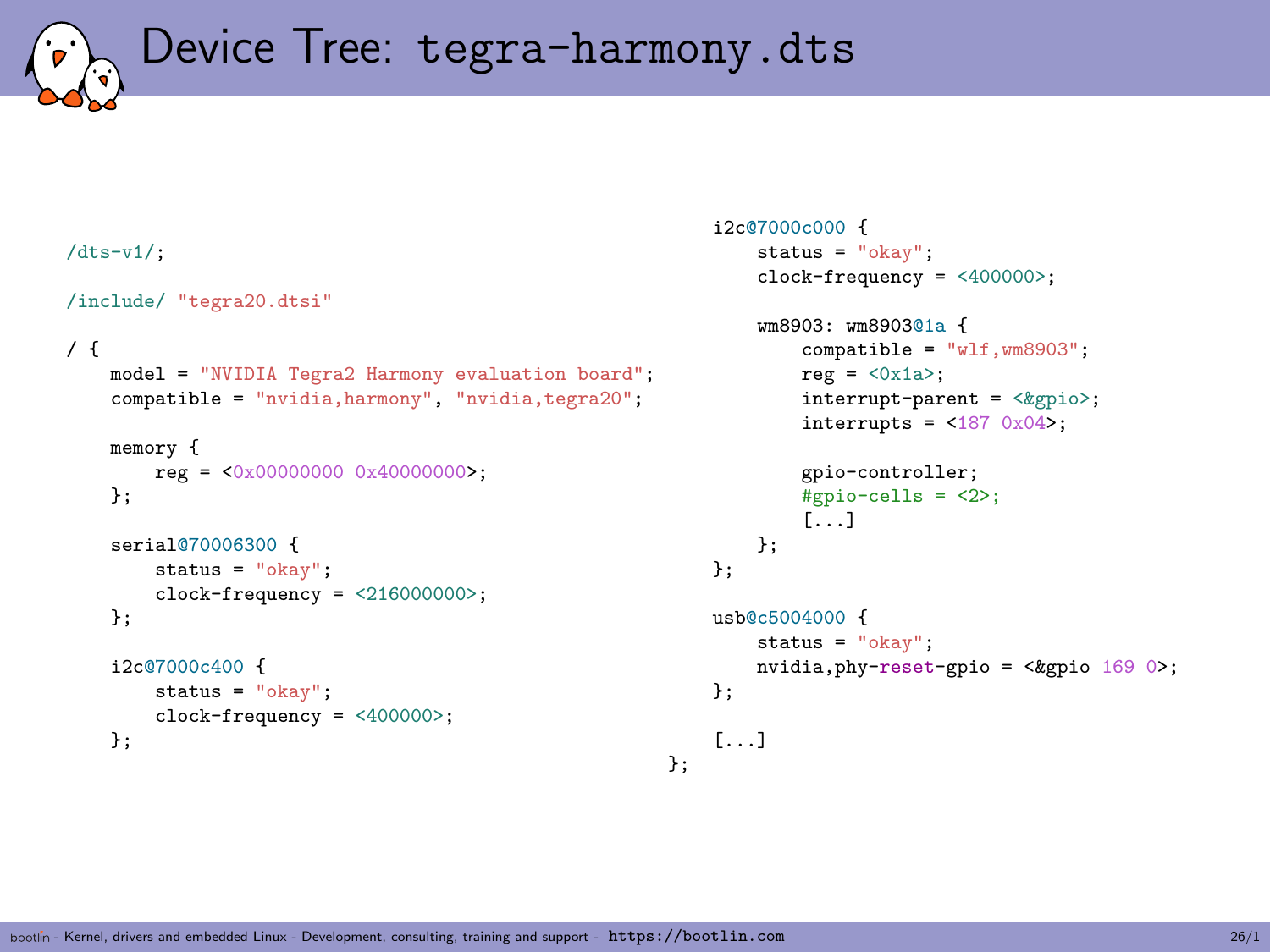

- $\triangleright$  When the .dts file is in  $\arch/\arctan/\text{boot/dts}$ , as simple as: make ARCH=arm foobar.dtb
- $\blacktriangleright$  Then, on ARM, two cases:
	- 1. Your bootloader has DT support.

You need to load both your kernel image and DT image, and start the kernel with both addresses. The DTB address is passed to the kernel in register r2, instead of the ATAG address. With U-Boot:

bootm kerneladdr - dtbaddr

#### 2. Your bootloader does not have DT support.

ARM has a special CONFIG\_ARM\_APPENDED\_DTB option that allows to append the zImage directly with the dtb. This is provided for debugging only, bootloaders are expected to provide DT support.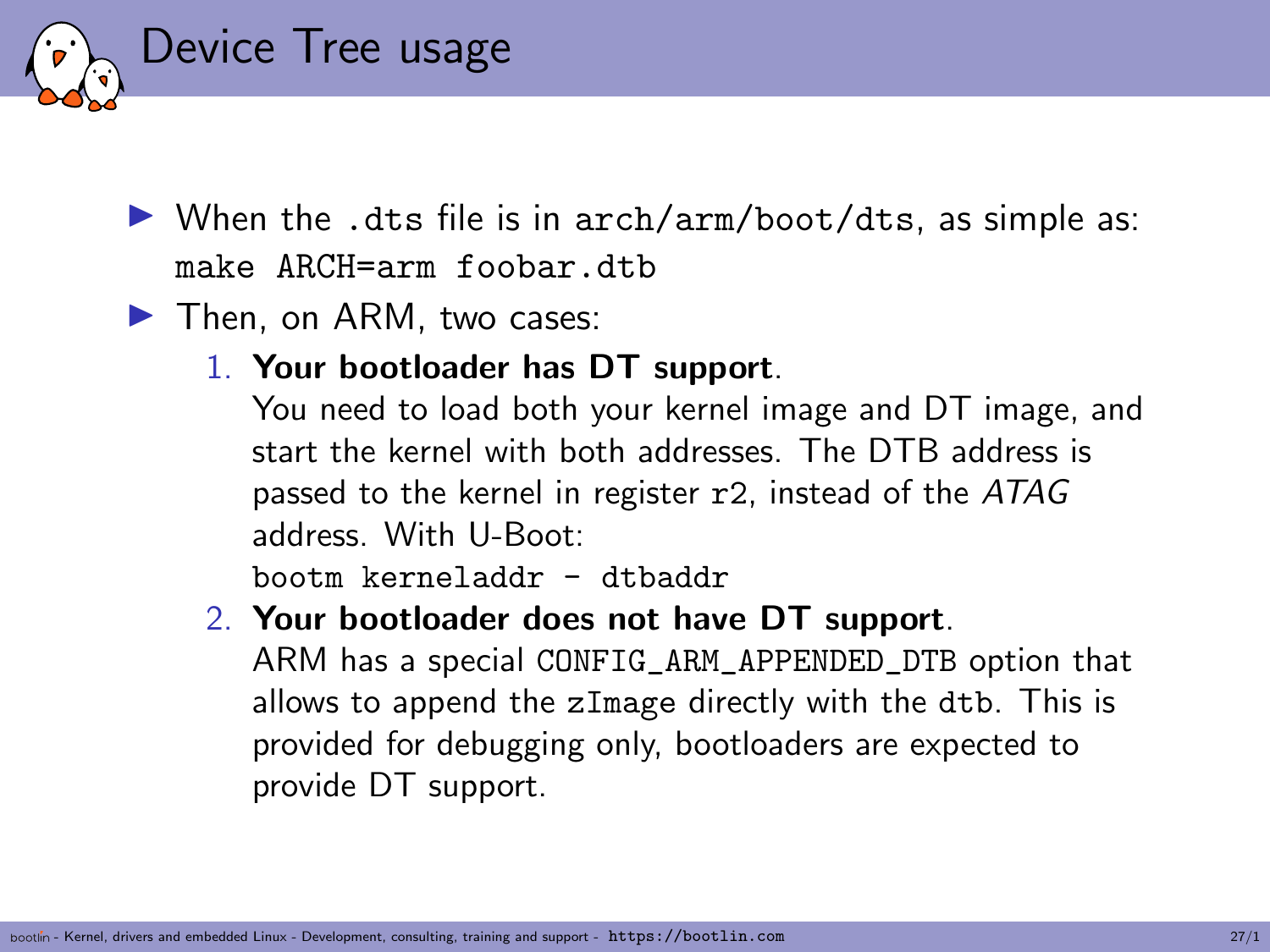

- ▶ Only one "board" file is needed per SoC
- ▶ Uses DT\_MACHINE\_START instead of MACHINE\_START
- $\triangleright$  Provides a dt\_compat table to list the platforms compatible with this definition
- $\triangleright$  of \_platform\_populate will instantiate the devices
- ▶ From arch/arm/mach-tegra/board-dt-tegra20.c: static void \_\_init tegra\_dt\_init(void)

```
{
        [...]
        of platform populate(NULL, tegra dt match table,
                                 tegra20_auxdata_lookup, NULL);
}
static const char *tegra20 dt board compat[] = {"nvidia,tegra20",
        NULL.
};
DT_MACHINE_START(TEGRA_DT, "nVidia Tegra20 (Flattened Device Tree)")
        .init_machine = tegra_dt_init,
        .dt_{\text{1}} compat = tegra20_dt_board_compat,
        [...]
MACHINE_END
```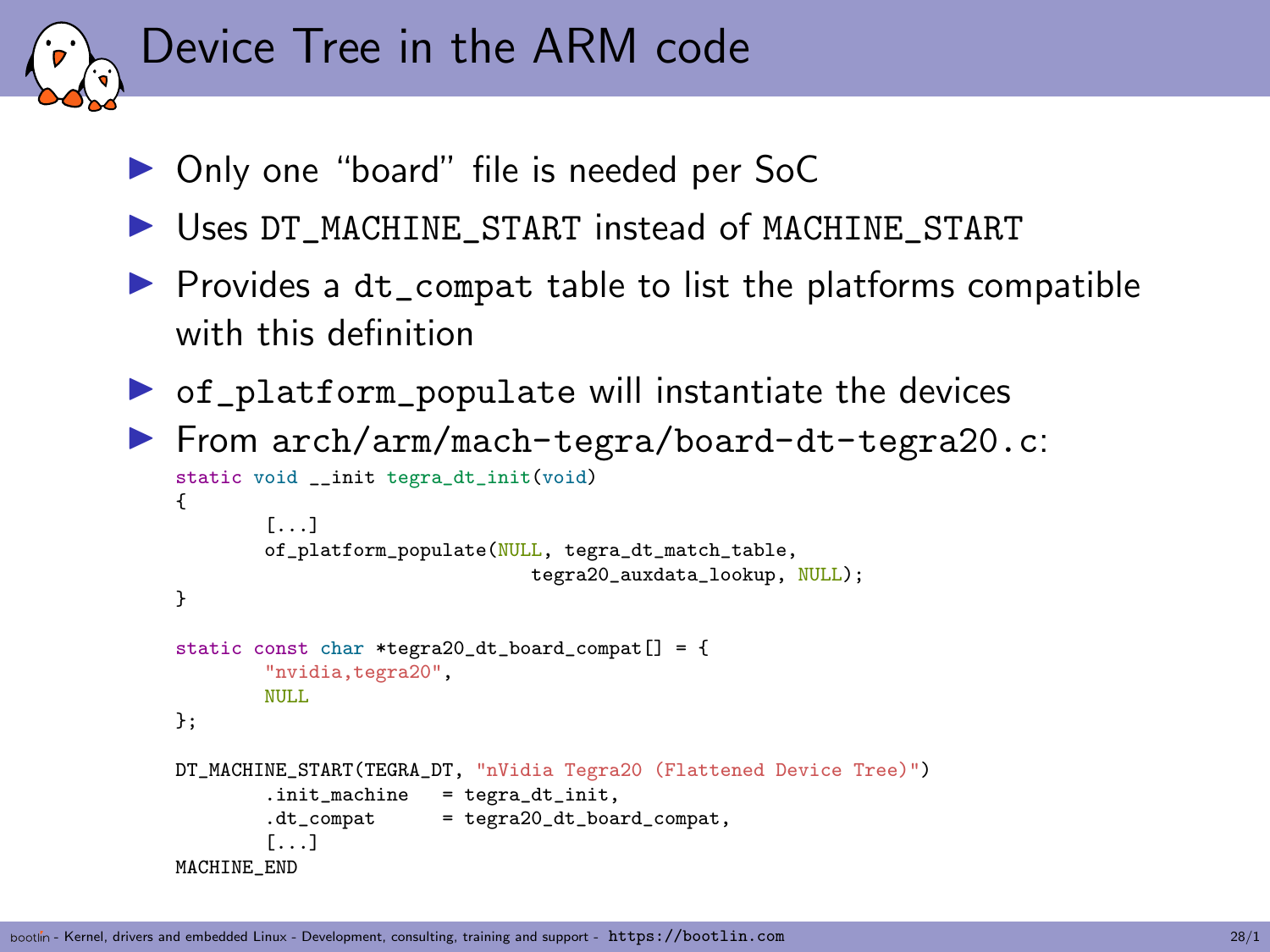

```
static const struct of_device_id tegra_i2c_of_match[] __devinitconst = {
        { .compatible = "nvidia,tegra20-i2c", },
        { .compatible = "nvidia,tegra20-i2c-dvc", },
        {},
};
MODULE_DEVICE_TABLE(of, tegra_i2c_of_match);
static struct platform driver tegra i2c driver = {
        .probe = tegra_12c_probe,.remove = __devexit_p(tegra_i2c_remove),
        .driver = {
                name = "tegra-i2c"..owner = THIS_MODULE,
                .of match table = tegra i2c of match.
        },
};
static int __init_tegra_i2c_init_driver(void)
{
        return platform driver register(&tegra_i2c_driver);
}
static void exit tegra i2c exit driver(void)
{
        platform_driver_unregister(&tegra_i2c_driver);
}
subsys_initcall(tegra_i2c_init_driver);
module_exit(tegra_i2c_exit_driver);
```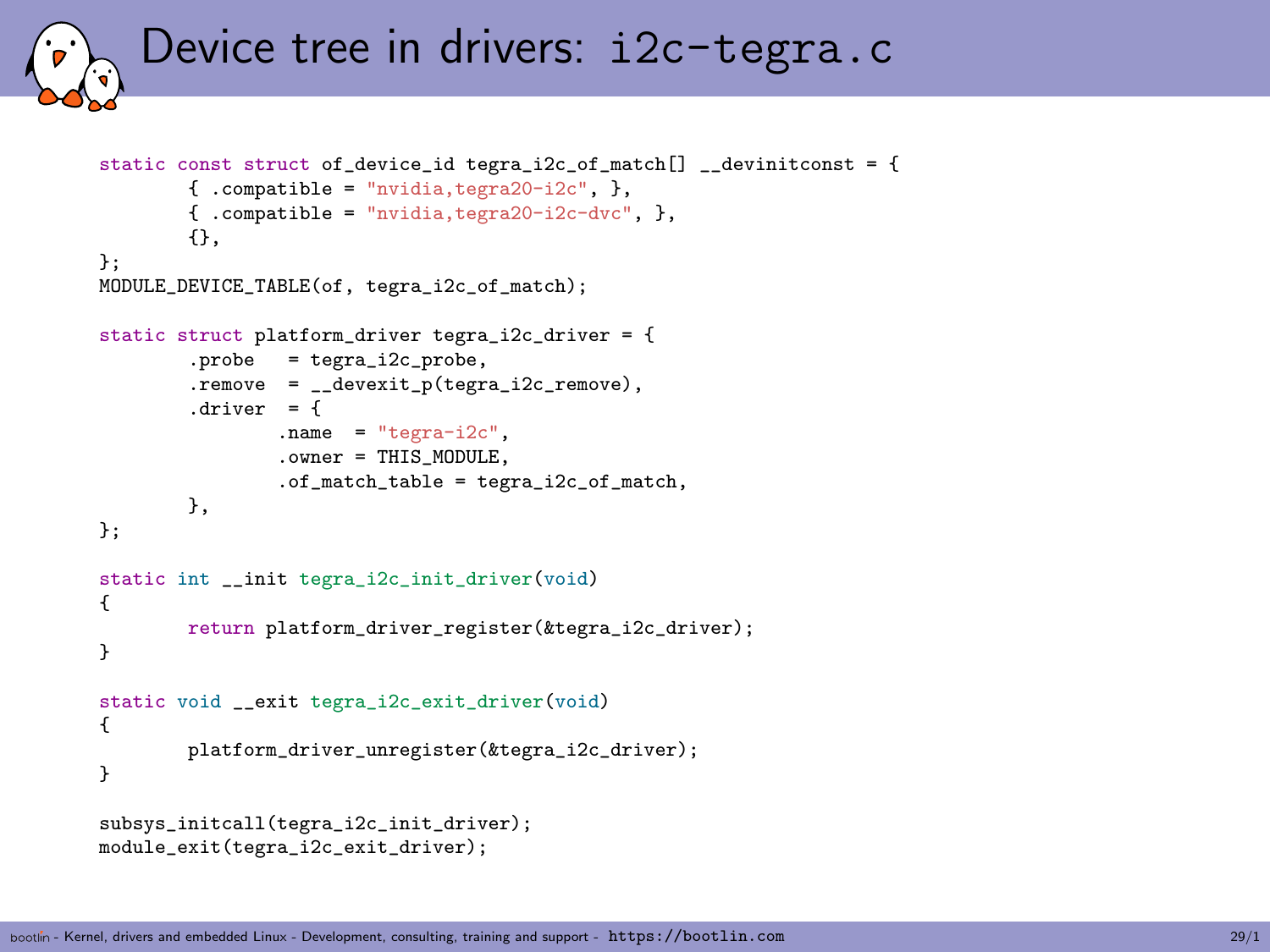

#### $\triangleright$  With the Device Tree, each driver defines:

- $\triangleright$  its compatible string, which uniquely identifies the driver, and allows devices to be bound to the corresponding driver
- $\blacktriangleright$  the properties of each device in the device tree
- $\blacktriangleright$  This definition is called a **device tree binding**
- $\blacktriangleright$  All device tree bindings are normally documented in Documentation/devicetree/bindings.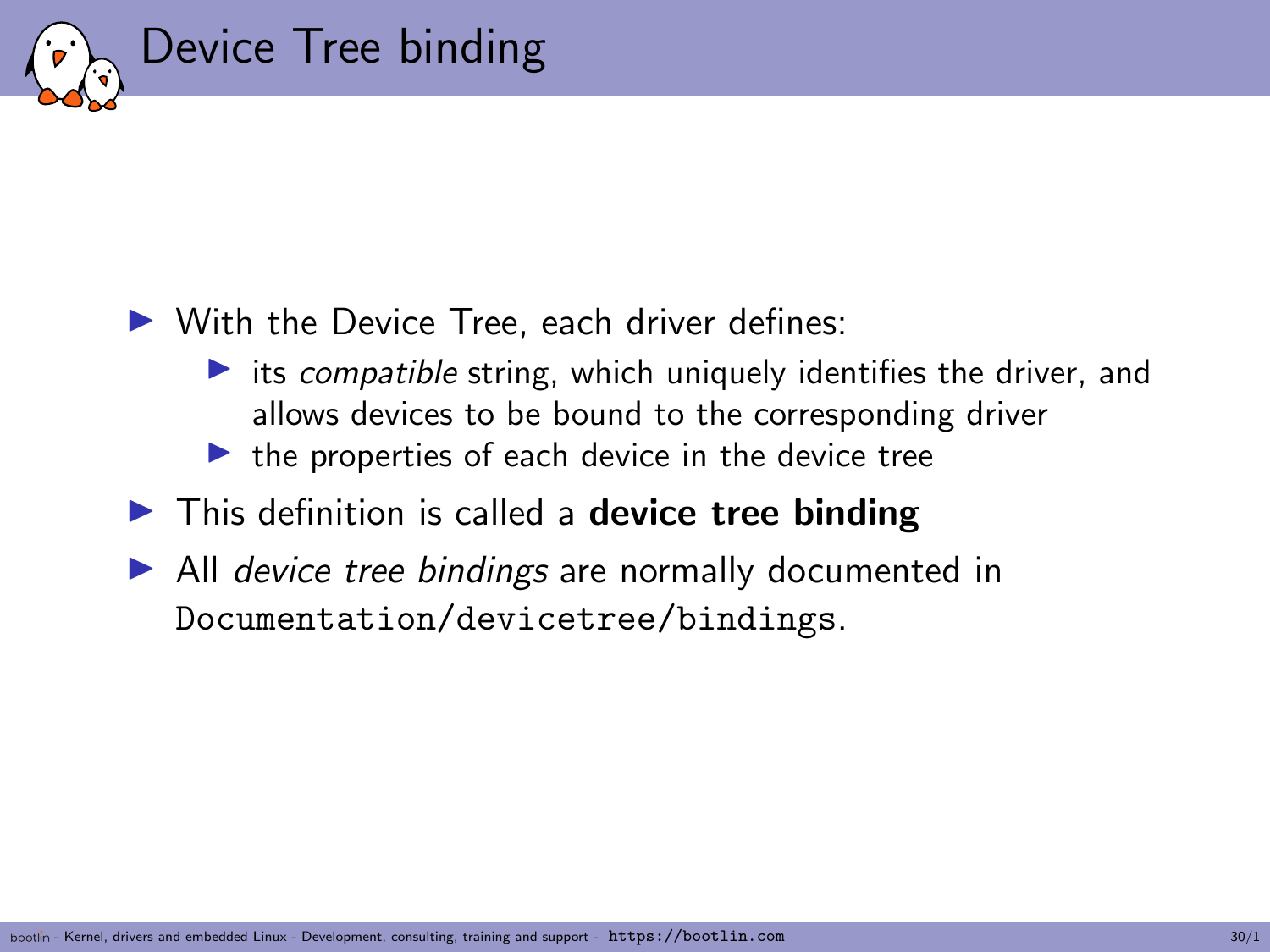

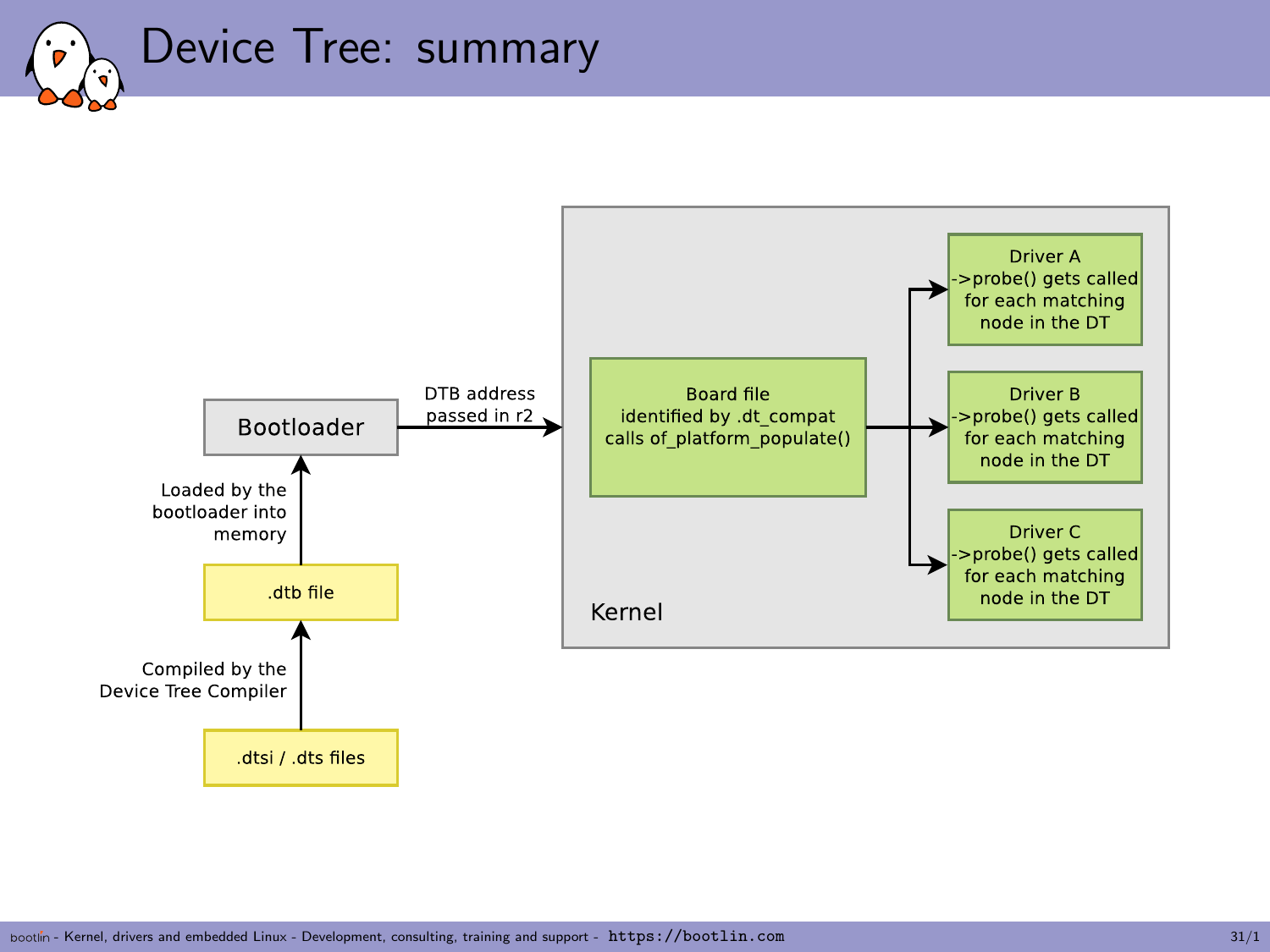

- $\triangleright$  The different hardware parts of an SoC are driven by different clocks, operating at different frequencies
- $\triangleright$  Most of those clocks are part of a complex clock tree, where parents clocks are inputs to children clocks
- $\blacktriangleright$  Many of those clocks are software configurable (on/off, multiple frequencies, etc.) and must be manipulated at runtime for power management reasons
- $\triangleright$  Due to the parent/child relationship, one must ensure that
	- 1. The parent clock is enabled when a child clock needs to be enabled
	- 2. The parent clock is disabled once all children have been disabled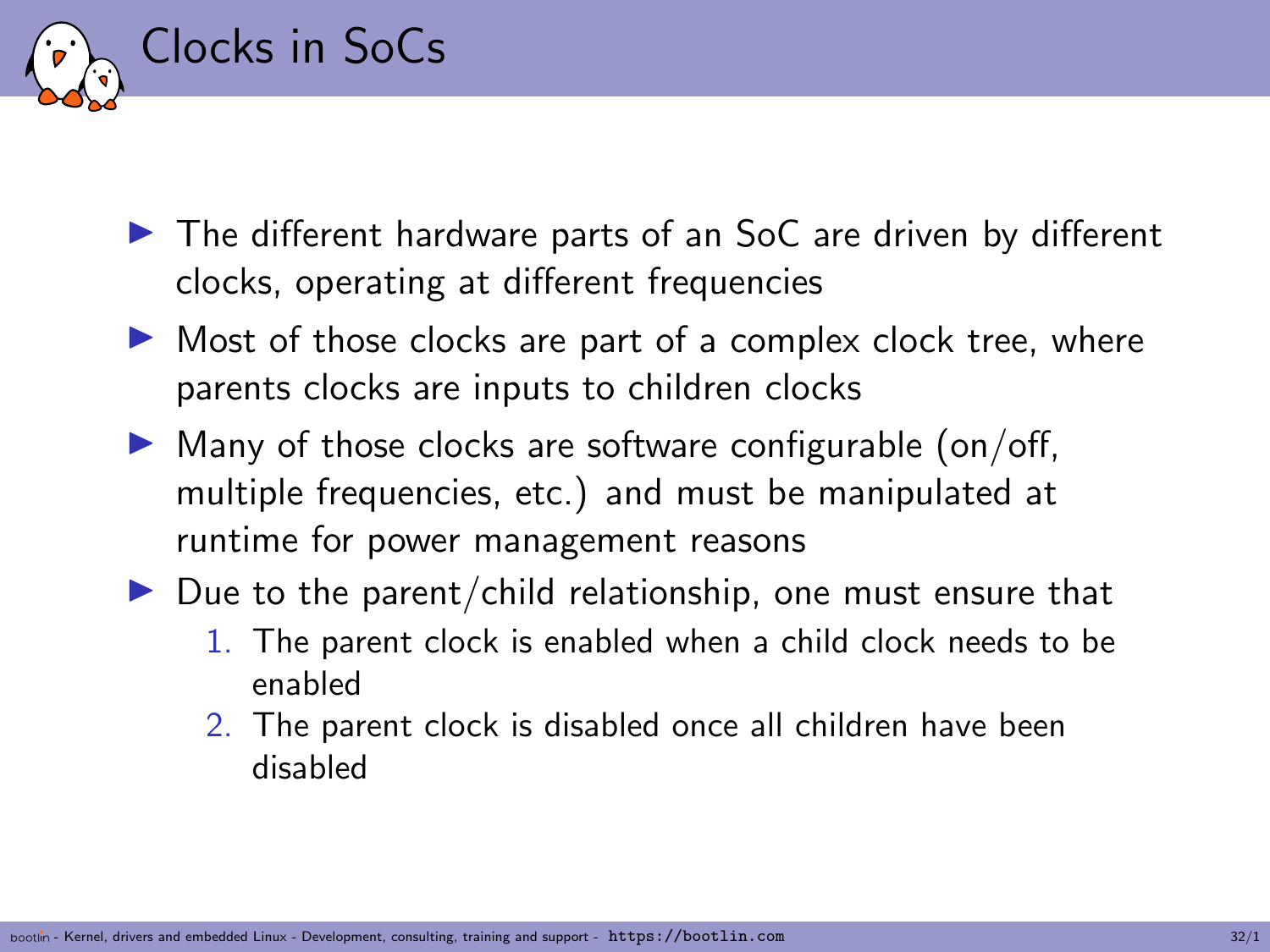The old clock management infrastructure

- $\triangleright$  Clocks need to be manipulated by *device drivers*: they know when to enable/disable the needed clocks
- $\triangleright$  Clocks are listed and controlled by SoC code
- ▶ Since some time, a common clock API has been defined in <linux/clk.h>, defining
	- 1. An opaque struct clk structure, that drivers could manipulate
	- 2. A simple clk\_get, clk\_put, clk\_enable, clk\_disable, clk\_get\_rate API
- $\triangleright$  Each ARM sub-architecture had to have its own definition of struct clk and its own implementation of the API
	- $\blacktriangleright$  A lot of code duplication
	- $\triangleright$  No common facilities, even though most clocks are relatively similar between SoC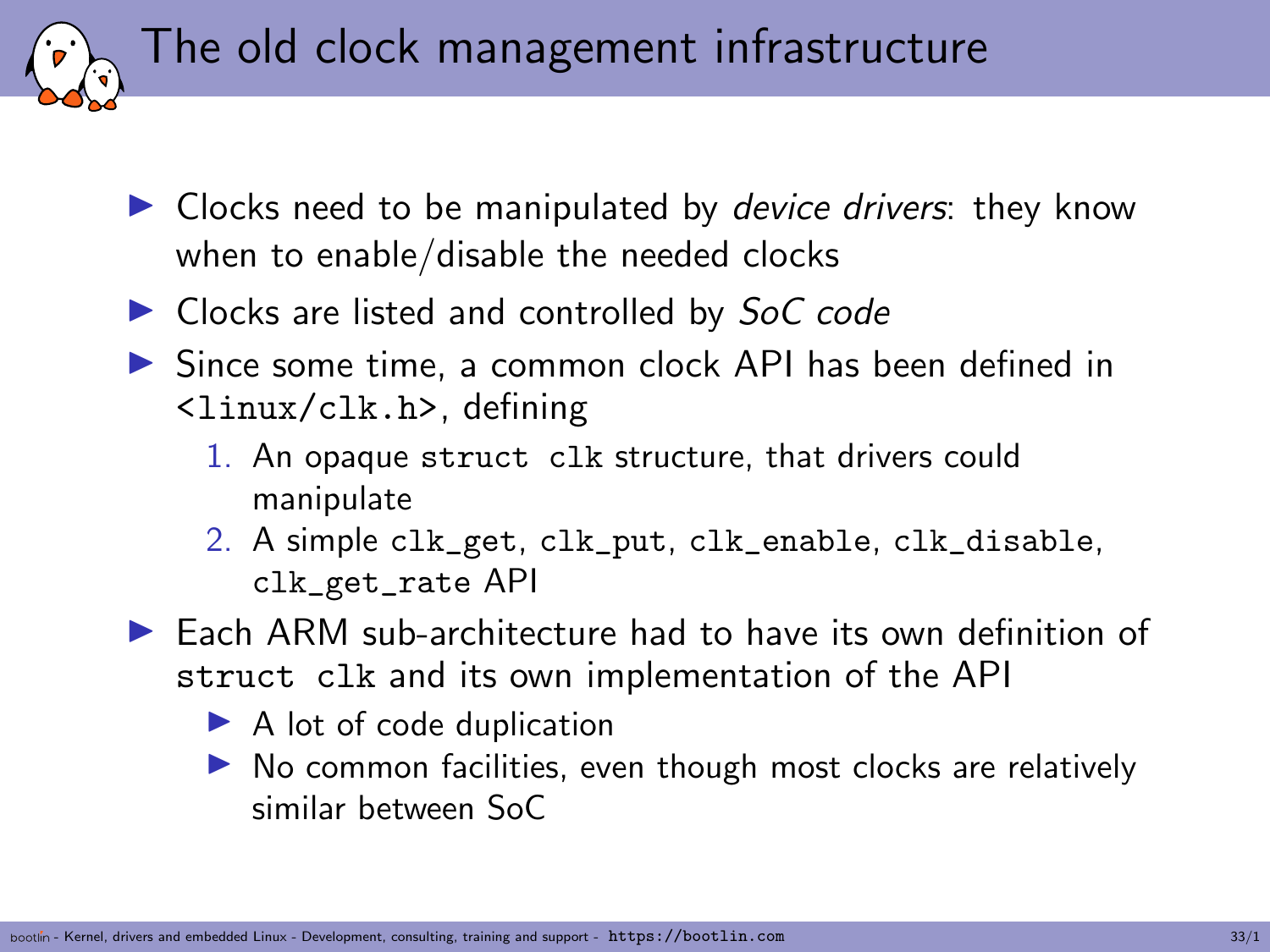

- $\triangleright$  A proper *clock framework* has been added in kernel 3.4, released in May 2012
- $\blacktriangleright$  Initially from Jeremy Kerr (Canonical), finally implemented and merged by Mike Turquette (Texas Instruments)
- $\blacktriangleright$  This framework:
	- Implements the clk\_get, clk\_put, clk\_prepare, clk\_unprepare, clk\_enable, clk\_disable, clk\_get\_rate, etc. API for usage by device drivers
	- ▶ Provides data structures (struct clk\_hw and struct clkops) for SoC code to define its clocks, and a clk\_register, clk\_unregister API to register them, and clk\_register\_clkdevs to associate clocks to device names
	- Implements some basic clock types (fixed rate, gatable, divider, fixed factor, etc.)
	- $\blacktriangleright$  Provides a *debugfs* representation of the clock tree
	- $\blacktriangleright$  Is implemented in drivers/clk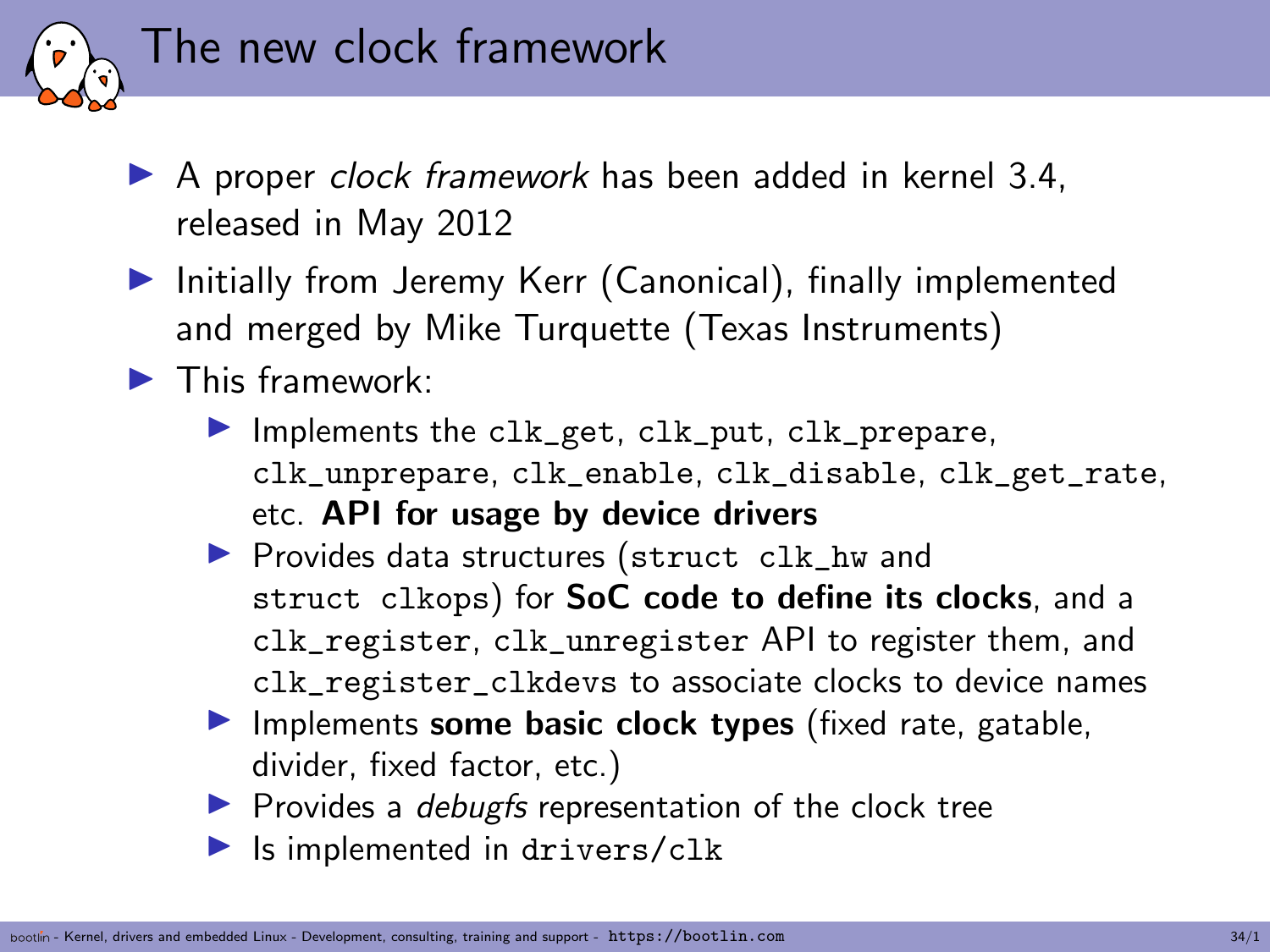### Clock framework, the driver side

#### From drivers/serial/tty/mxs-auart.c, the UART driver for i.MX23/28 SoCs.

```
static int mxs_auart_startup(struct uart_port *u)
{
        [...]
        clk_prepare_enable(s->clk);
        [...]
}
static void mxs_auart_shutdown(struct uart_port *u)
{
         [...]
         clk_disable_unprepare(s->clk);
}
static int __devinit mxs_auart_probe(struct platform_device *pdev)
{
        [...]
        s-\text{right} = c!k get(&pdev->dev, NULL);
        [...]
        s->port.uartclk = clk get rate(s->clk);
        [...]
}
static int __devexit mxs_auart_remove(struct platform_device *pdev)
{
        [...]
        clk_put(s->clk);
        [...]
}
```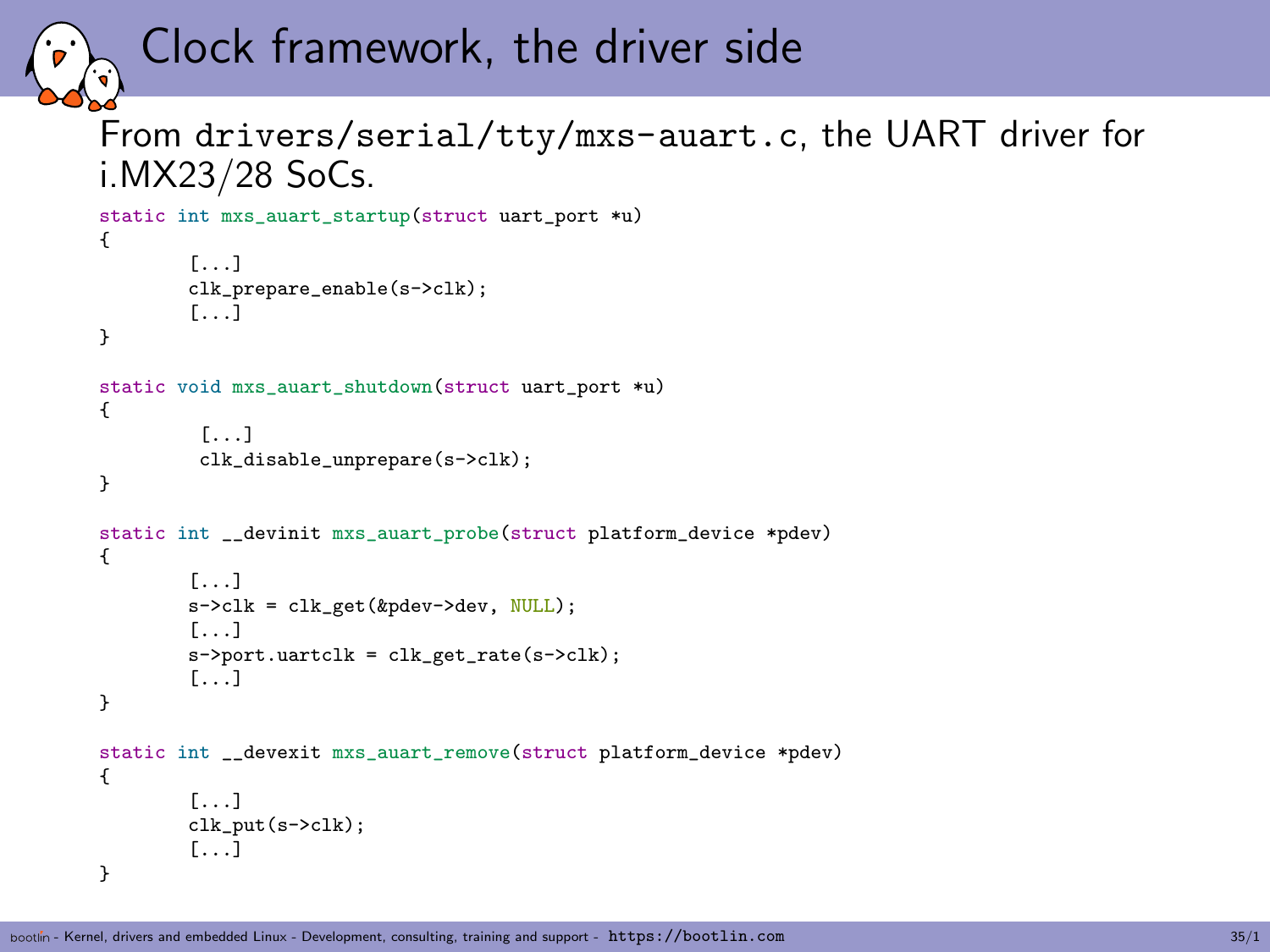```
Clock framework, SoC side
From drivers/clk/mxs/clk-imx28.c
static struct clk_lookup uart_lookups[] __initdata = {
       \{ .dev id = "duart", \},
       \{ .dev id = "mxs-auart.0", \},
       [...]
       { .dev_id = "8006a000.serial", },
        [...]
};
static struct clk *clks[clk_max];
int __init mx28_clocks_init(void)
{
       [...]
       clks[ref\_xtal] = mxs\_clk\_fixed("ref\_xtal", 24000000);clks[pll0] = mxs_clk_pll("pll0", "ref_xtal", PLL0CTRL0, 17, 4800000000);
       [...]
       clks[ref_cpu] = mxs_clk_ref("ref_cpu", "pll0", FRAC0, 0);
       clks[ref_emi] = mxs_clk_ref("ref_emi", "pll0", FRAC0, 1);
       [...]
       clks[gpmi_sel] = mxs_clk_mux("gpmi_sel", CLKSEQ, 2, 1, sel_gpmi, ARRAY_SIZE(sel_gpmi));
       clks[sspo\_sel] = mxs_clk_mux("sspo\_sel", CLKSEQ, 3, 1, selioO, ARRAY_SIZE(self.io0));clks[ssp1_sel] = mxs_clk_mux("ssp1_sel", CLKSEQ, 4, 1, sel_io0, ARRAY_SIZE(sel_io0));
       clks[ssp2_sel] = mxs_clk_mux("ssp2_sel", CLKSEQ, 5, 1, sel_io1, ARRAY_SIZE(sel_io1));
       [...]
       clks[uart] = mxs_clk_gate("uart", "ref_xtal", XTAL, 31);
       [...]
       clk_register_clkdevs(clks[uart],_uart_lookups, ARRAY_SIZE(uart_lookups));
       [...]
```

```
}
```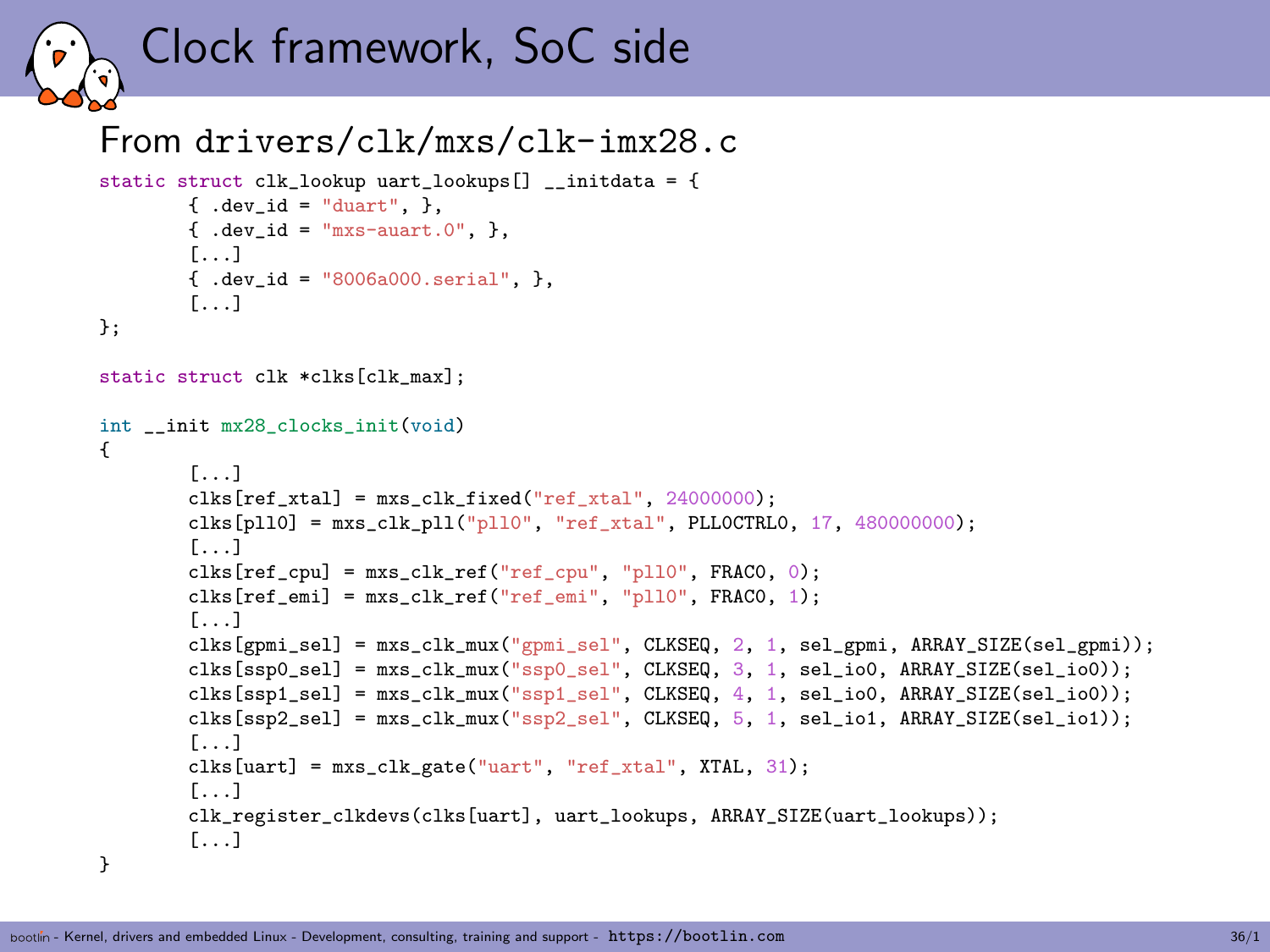

```
\blacktriangleright mxs_clk_fixed()
```
Registers a fixed-rate clock, using the clk-fixed clock type provided by the base clock framework in drivers/clk/clk-fixed.c

 $\blacktriangleright$  mxs\_clk\_ref()

Registers a reference clock, using the  $\text{clk-ref}$  clock type specific to i.MX, implemented in drivers/clk/mxs/clk-ref.c

```
\blacktriangleright mxs_clk_pll()
   Registers a PLL clock, using the \text{clk-pll} clock type specific
   to i.MX, implemented in drivers/clk/mxs/clk-pll.c
```

```
\blacktriangleright mxs_clk_mux()
   Registers a muxed clock, using the \text{clk-mux} clock type
   provided by the base clock framework in
   drivers/clk/clk-mux.c
```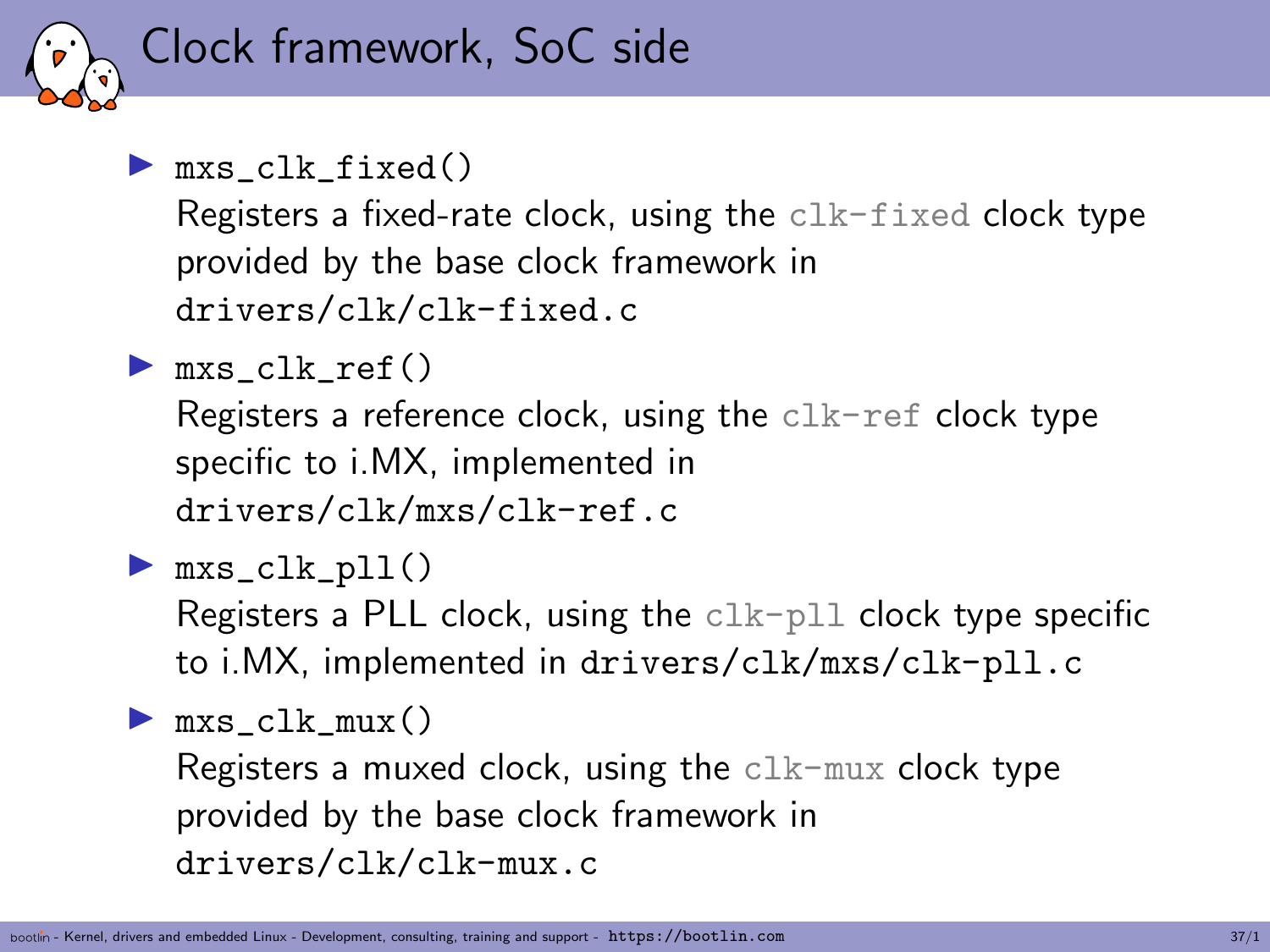

# cd /sys/kernel/debug/clk # find ./ref\_xtal ./ref\_xtal/pll0 ./ref\_xtal/pll0/ref\_io1 ./ref\_xtal/pll0/ref\_io1/ssp2\_sel ./ref\_xtal/pll0/ref\_io1/ssp2\_sel/ssp2\_div ./ref\_xtal/pll0/ref\_io1/ssp2\_sel/ssp2\_div/ssp2 ./ref\_xtal/pll0/ref\_io1/ssp2\_sel/ssp2\_div/ssp2/clk\_notifier\_count ./ref\_xtal/pll0/ref\_io1/ssp2\_sel/ssp2\_div/ssp2/clk\_enable\_count ./ref\_xtal/pll0/ref\_io1/ssp2\_sel/ssp2\_div/ssp2/clk\_prepare\_count ./ref\_xtal/pll0/ref\_io1/ssp2\_sel/ssp2\_div/ssp2/clk\_flags ./ref\_xtal/pll0/ref\_io1/ssp2\_sel/ssp2\_div/ssp2/clk\_rate ./ref\_xtal/pll0/ref\_io1/ssp2\_sel/ssp2\_div/clk\_notifier\_count ./ref\_xtal/pll0/ref\_io1/ssp2\_sel/ssp2\_div/clk\_enable\_count ./ref\_xtal/pll0/ref\_io1/ssp2\_sel/ssp2\_div/clk\_prepare\_count ./ref\_xtal/pll0/ref\_io1/ssp2\_sel/ssp2\_div/clk\_flags ./ref\_xtal/pll0/ref\_io1/ssp2\_sel/ssp2\_div/clk\_rate [...]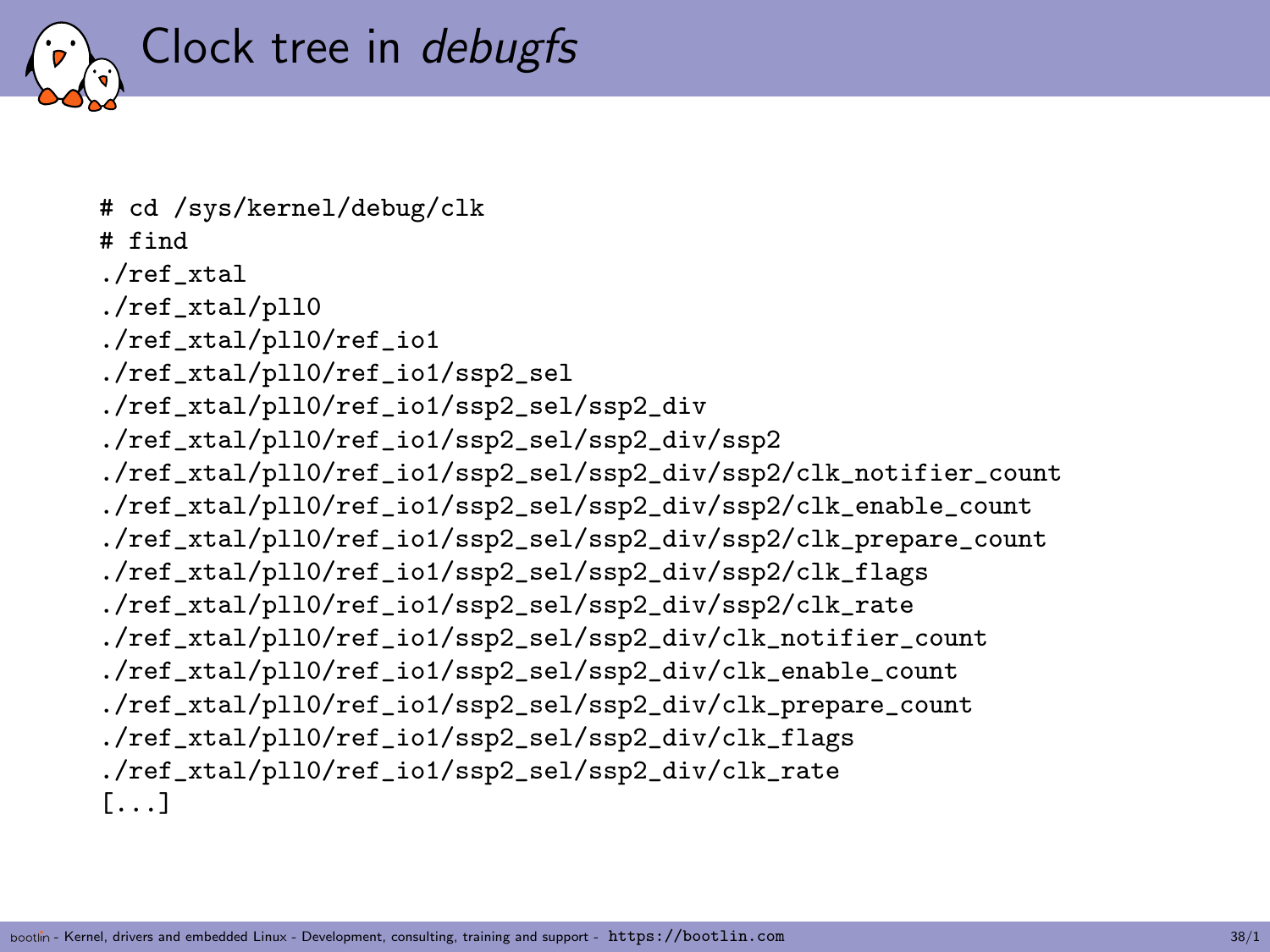### Clock framework: summary

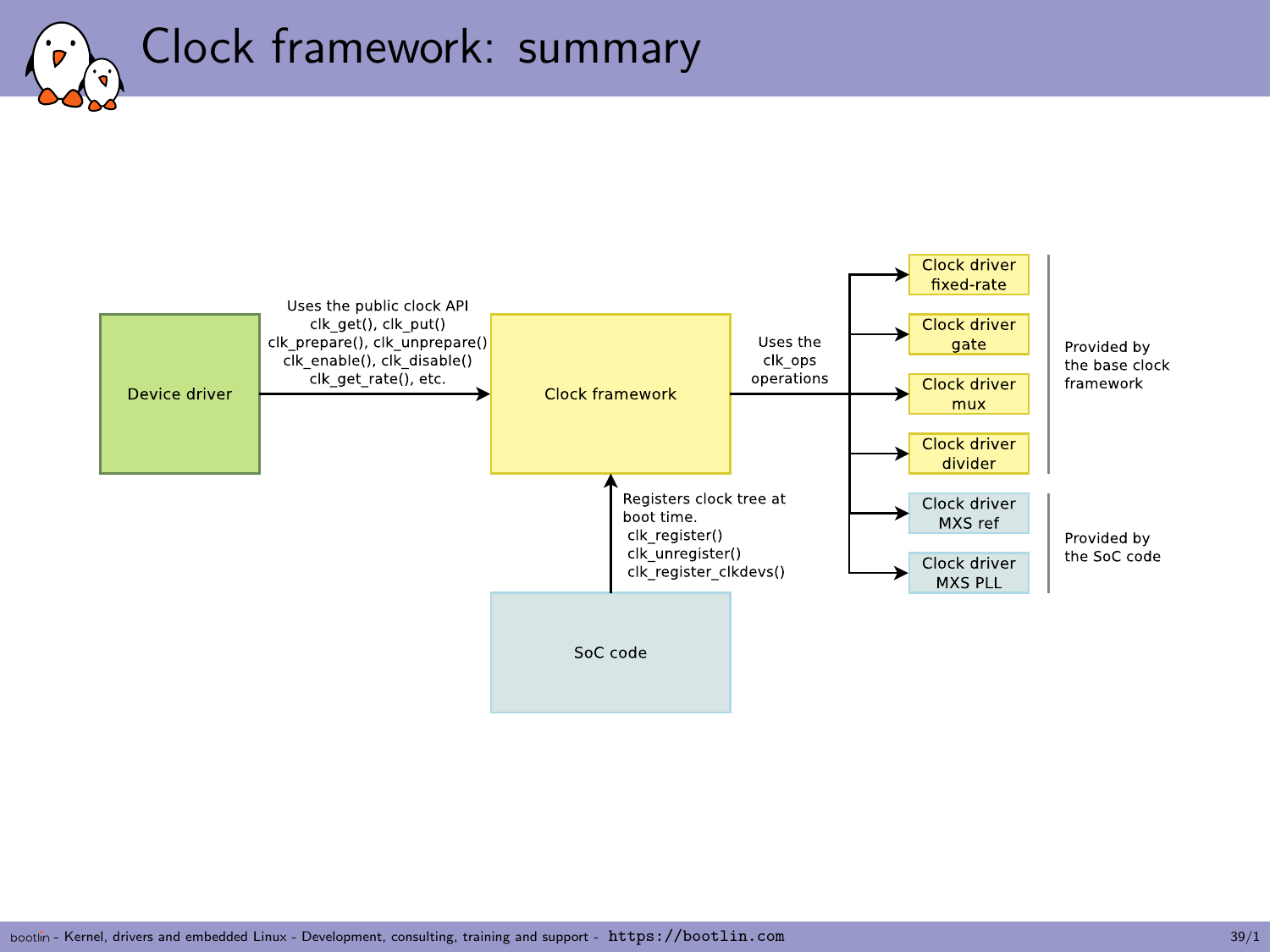

- $\triangleright$  SoCs integrate many more peripherals than the number of available pins allows to expose.
- $\blacktriangleright$  Many of those pins are therefore **multiplexed**: they can either be used as function A, or function B, or function C, or a GPIO
- $\blacktriangleright$  Example of functions are:
	- $\blacktriangleright$  parallel LCD lines
	- ▶ SDA/SCL lines for I2C busses
	- $\blacktriangleright$  MISO/MOSI/CLK lines for SPI
	- $\triangleright$  RX/TX/CTS/DTS lines for UARTs
- $\blacktriangleright$  This muxing is **software-configurable**, and depends on **how** the SoC is used on each particular board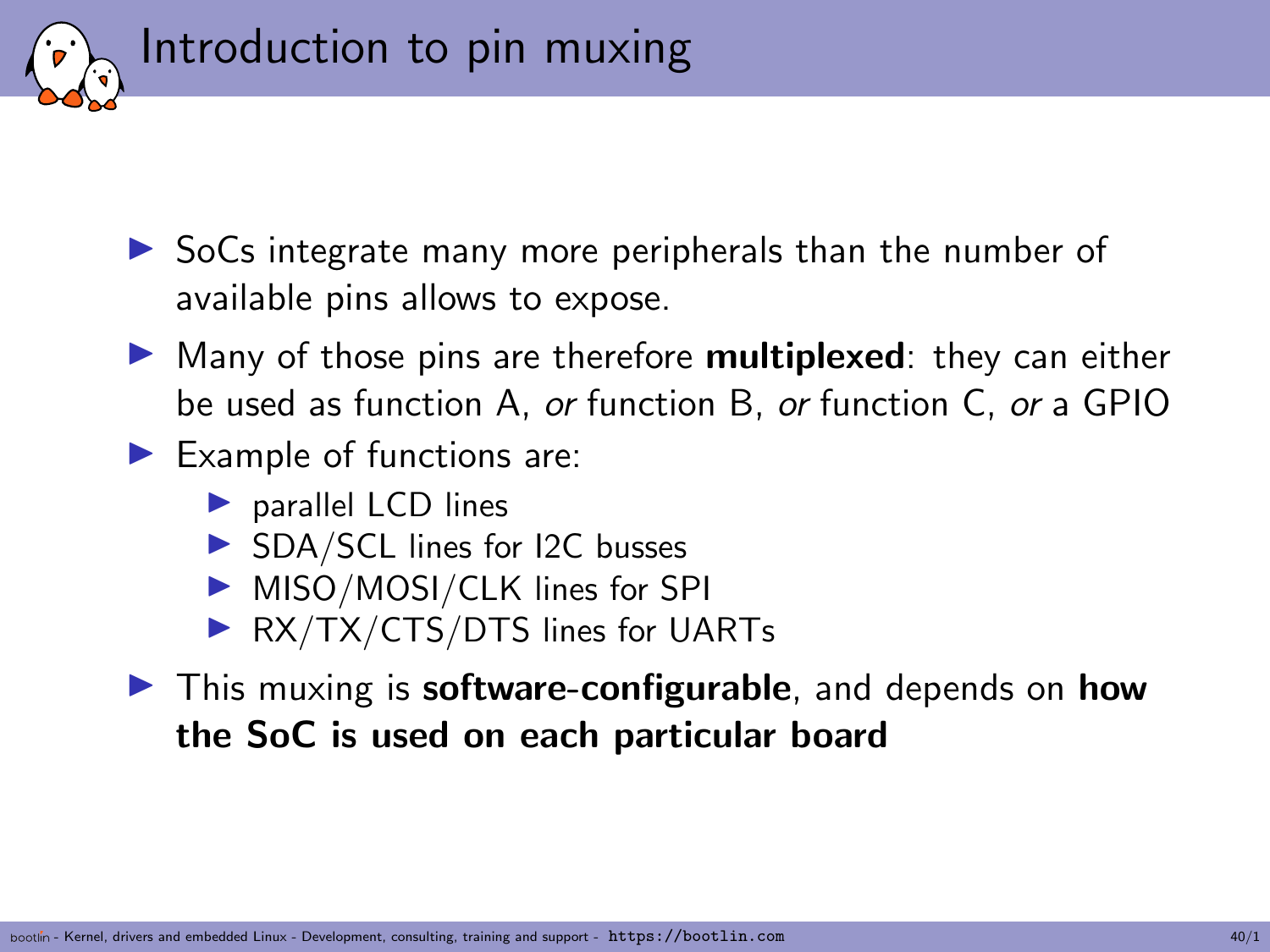

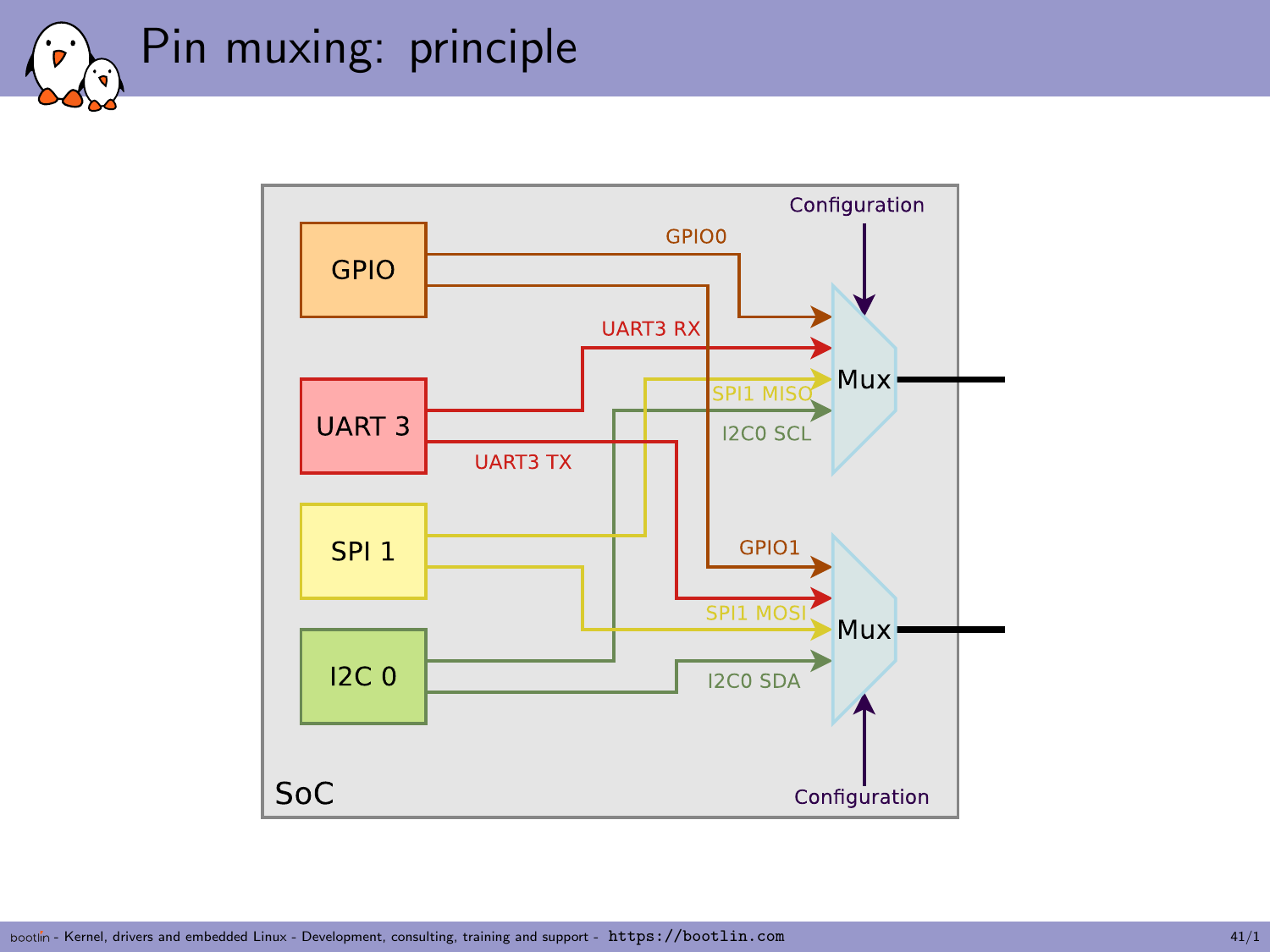Pin muxing: example



#### 8.4.2 PIO Controller B Multiplexing

#### Multiplexing on PIO Controller B (PIOB) Table 8-3.

| I/O Line        | Peripheral A     | Peripheral B | Reset<br>State | Power<br>Supply | <b>Function</b> | <b>Comments</b> |
|-----------------|------------------|--------------|----------------|-----------------|-----------------|-----------------|
| PB <sub>0</sub> | SPI0 MISO        |              | 1/O            | <b>VDDIOP0</b>  |                 |                 |
| PB <sub>1</sub> | SPI0 MOSI        |              | I/O            | <b>VDDIOP0</b>  |                 |                 |
| PB <sub>2</sub> | SPI0 SPCK        |              | 1/O            | <b>VDDIOP0</b>  |                 |                 |
| PB <sub>3</sub> | SPI0 NPCS0       |              | 1/O            | <b>VDDIOP0</b>  |                 |                 |
| PB4             | TXD1             |              | I/O            | <b>VDDIOP0</b>  |                 |                 |
| PB <sub>5</sub> | RXD1             |              | 1/O            | <b>VDDIOP0</b>  |                 |                 |
| PB <sub>6</sub> | TXD <sub>2</sub> |              | I/O            | <b>VDDIOP0</b>  |                 |                 |
| PB7             | RXD <sub>2</sub> |              | I/O            | <b>VDDIOP0</b>  |                 |                 |
| PB8             | TXD3             | ISI D8       | 1/O            | VDDIOP2         |                 |                 |
| PB <sub>9</sub> | RXD3             | ISI_D9       | 1/O            | VDDIOP2         |                 |                 |
| <b>PB10</b>     | TWD1             | ISI D10      | I/O            | VDDIOP2         |                 |                 |
| <b>PB11</b>     | TWCK1            | ISI_D11      | 1/O            | VDDIOP2         |                 |                 |
| <b>PB12</b>     | DRXD             |              | 1/O            | <b>VDDIOP0</b>  |                 |                 |
| <b>PB13</b>     | <b>DTXD</b>      |              | I/O            | <b>VDDIOP0</b>  |                 |                 |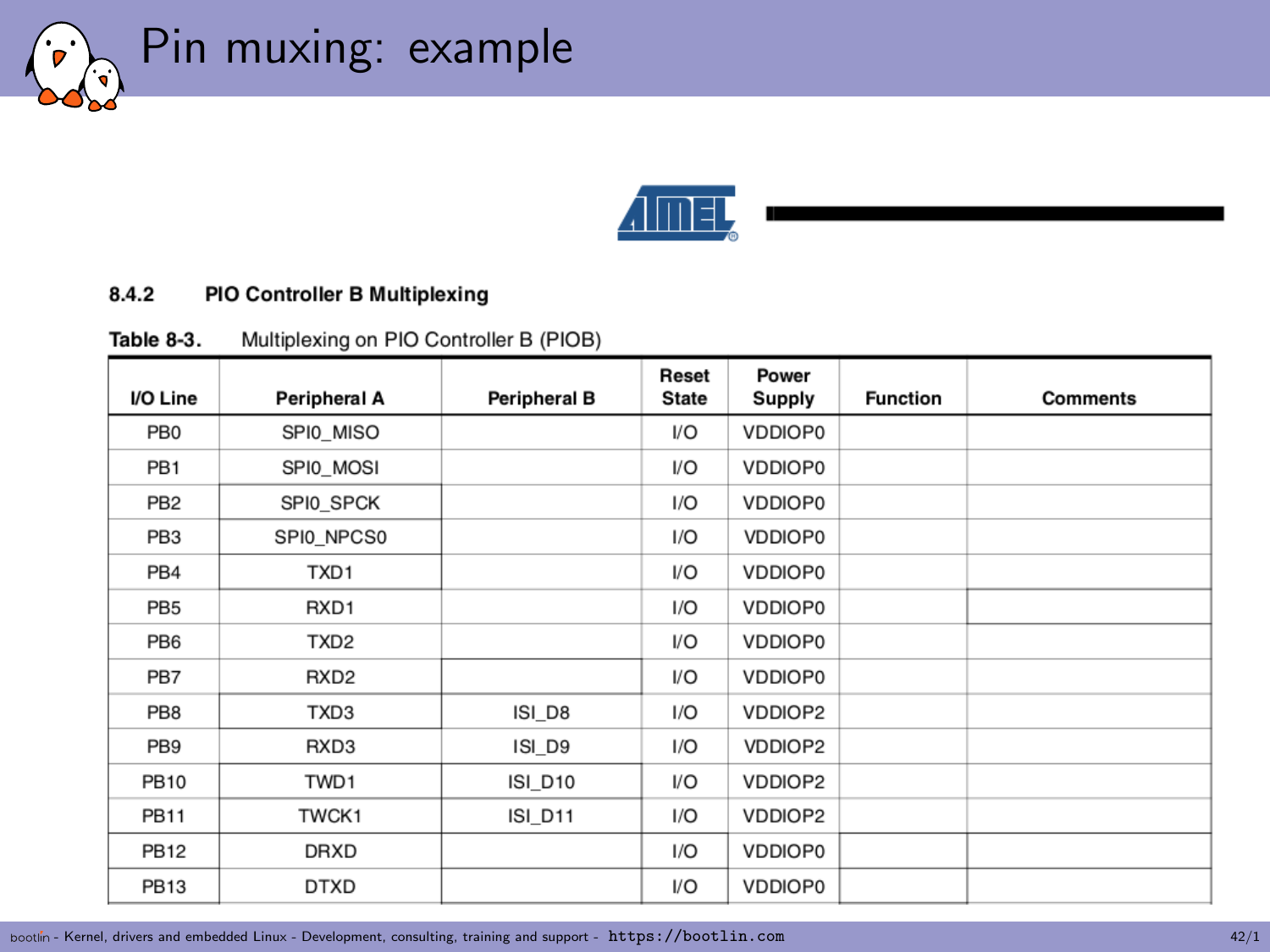

- $\blacktriangleright$  Each ARM sub-architecture had its own pin-muxing code
- $\blacktriangleright$  The API was specific to each sub-architecture
- $\blacktriangleright$  Lot of similar functionality implemented in different ways
- $\blacktriangleright$  The pin-muxing had to be done at the SoC level, and couldn't be requested by device drivers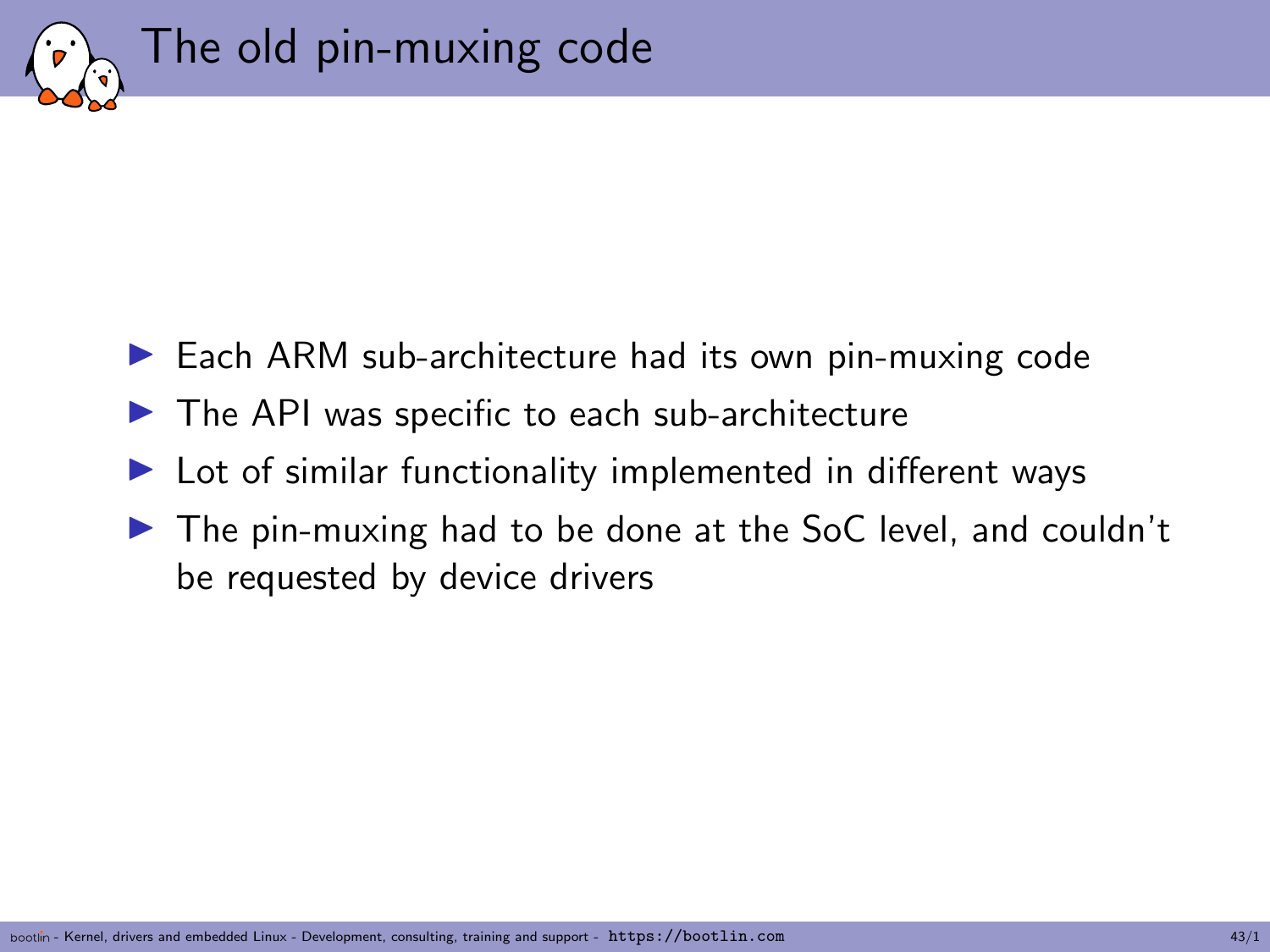The new pin-muxing subsystem

- $\triangleright$  The new **pinctri** subsystem aims at solving those problems
- $\blacktriangleright$  Mainly developed and maintained by Linus Walleij, from Linaro/ST-Ericsson
- $\blacktriangleright$  Implemented in drivers/pinctrl
- $\blacktriangleright$  Provides:
	- $\triangleright$  An API to register *pinctrl driver*, i.e entities knowing the list of pins, their functions, and how to configure them. Used by SoC-specific drivers to expose pin-muxing capabilities.
	- $\triangleright$  An API for *device drivers* to request the muxing of a certain set of pins
	- $\triangleright$  An interaction with the GPIO framework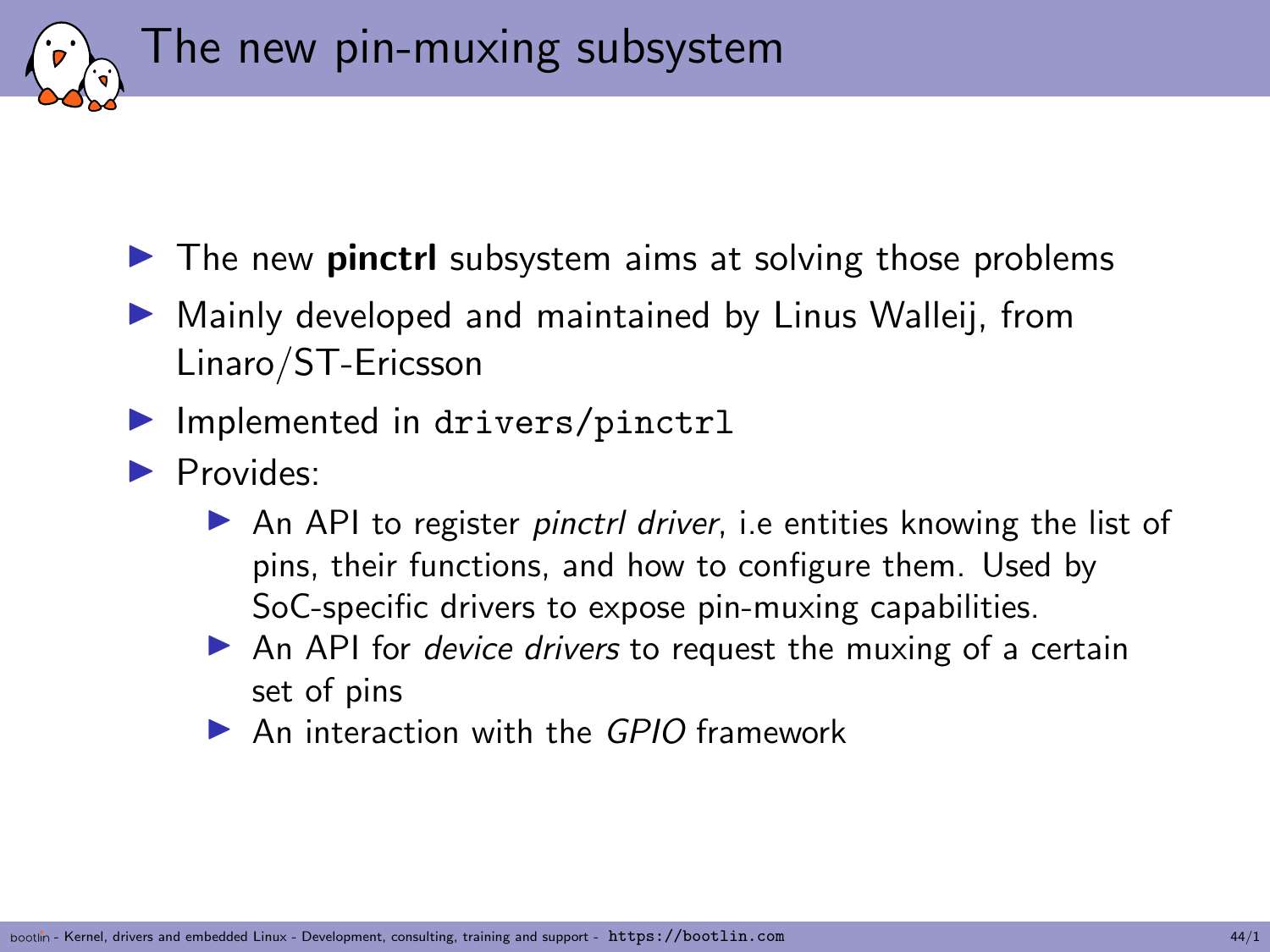### The new pin-muxing subsystem: diagram

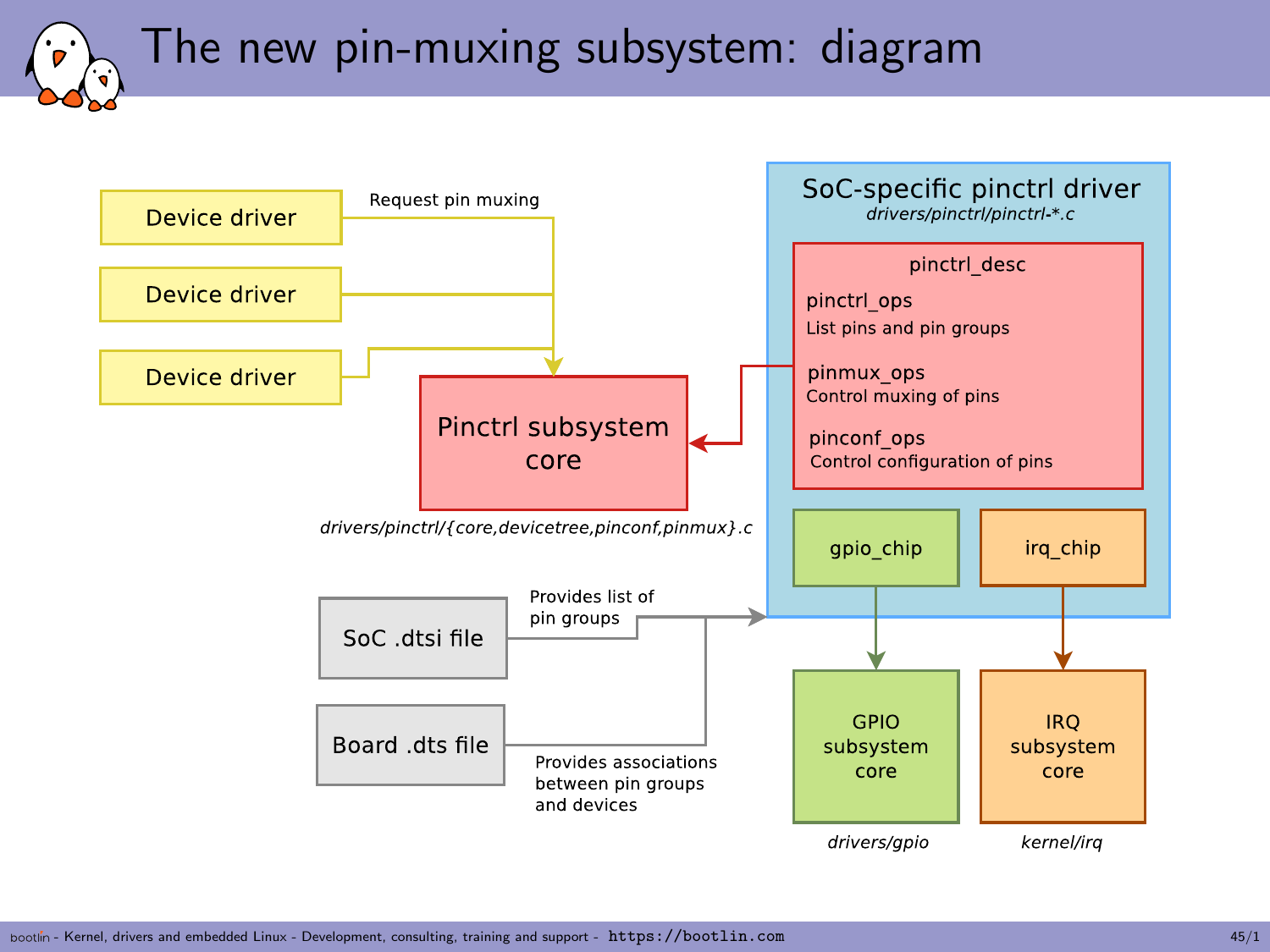### Declaring pin groups in the SoC dtsi

- ▶ From arch/arm/boot/dts/imx28.dtsi
- $\triangleright$  Declares the *pinctrl* device and various pin groups

};

```
pinctrl@80018000 {
    #address-cells = <1>;
    #size-cells = <0>:
    compatible = "fsl,imx28-pinctrl", "simple-bus";
    ref = <math>0x800180002000</math>;duart_pins_a: duart@0 {
               \texttt{reg} = \langle 0 \rangle;
               fsl,pinmux-ids = \langle 0x3102 \ \ 0x3112 \rangle;
               fsl.drive-strength = \langle 0 \rangle:
               fsl.voltage = <1>;
               fsl.pull-up = \langle 0 \rangle;
    };
    duart_pins_b: duart@1 {
               \texttt{reg} = \langle 1 \rangle;
               fsl.pinmux-ids = \langle 0x3022 \rangle 0x3032:
               fsl,drive-strength = <0>;
               fsl.voltage = \langle 1 \rangle;
               fsl.pull-up = \langle 0 \rangle;
    };
```

```
mmc0_8bit_pins_a: mmc0-8bit@0 {
         reg = \langle 0 \rangle;
         fsl,pinmux-ids = <0x2000 0x2010 0x2020
                   0x2030 0x2040 0x2050 0x2060
                   0x2070 0x2080 0x2090 0x20a0>;
         fsl,drive-strength = <1>;
         fsl.voltage = \langle 1 \rangle:
         fsl.pull-up = \langle 1 \rangle:
};
mmc0_4bit_pins_a: mmc0-4bit@0 {
         \texttt{reg} = \langle 0 \rangle;
         fsl,pinmux-ids = <0x2000 0x2010 0x2020
                   0x2030 0x2080 0x2090 0x20a0>;
         fsl,drive-strength = <1>;
         fsl.voltage = \langle 1 \rangle:
         fsl, pull-up = \langle 1 \rangle;
};
mmc0_cd_cfg: mmc0-cd-cfg {
         fsl,pinmux-ids = <0x2090;
         fsl, pull-up = \langle 0 \rangle;
};
mmc0_sck_cfg: mmc0-sck-cfg {
         fsl.pinmux-ids = <0x20a0>:
         fsl,drive-strength = <2>;
         fsl,pull-up = \langle 0 \rangle;
};
```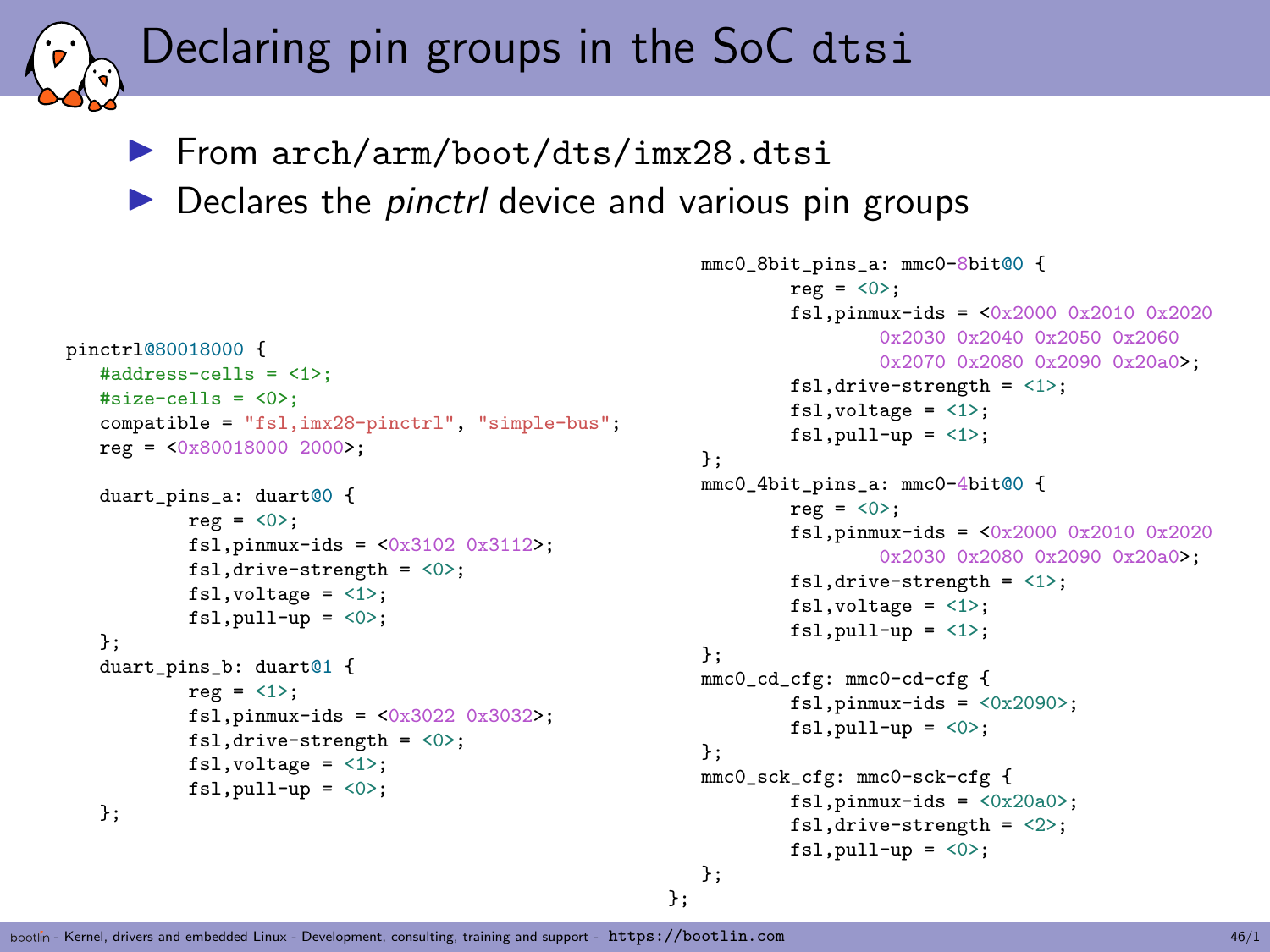Associating devices with pin groups, board dts

#### ▶ From arch/arm/boot/dts/cfa10036.dts

```
apb@80000000 {
  apbh@80000000 {
     ssp0: ssp@80010000 {
          compatible = "fsl,imx28-mmc";
          pinctrl-names = "default";
          pinctrl-0 = <&mmc0_4bit_pins_a
                        &mmc0_cd_cfg &mmc0_sck_cfg>;
          bus-width = \langle 4 \rangle:
          status = "okay";
     };
  };
  apbx@80040000 {
     duart: serial@80074000 {
          pinctrl-names = "default";
          pinctr1-0 = \langle \&</math>duart_pins_b};status = "okay";
     };
 };
};
```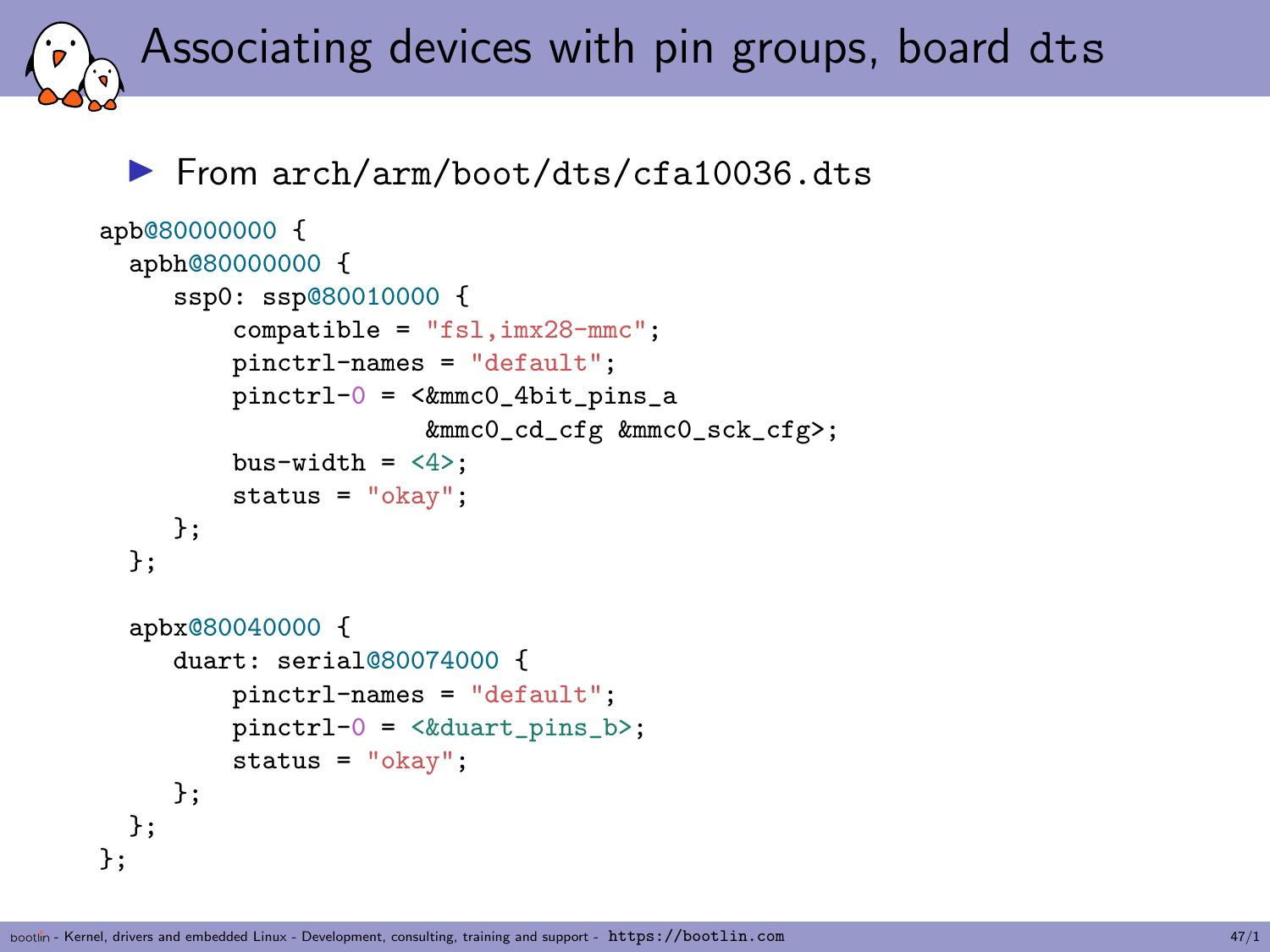Device drivers requesting pin muxing

▶ From drivers/mmc/host/mxs-mmc.c

```
static int mxs_mmc_probe(struct platform_device *pdev)
{
    [...]
    pinctrl = devm_pinctrl_get_select_default(&pdev->dev);
    if (IS_ERR(pinctrl)) {
        ret = PTR_ERR(pinctr1);goto out_mmc_free;
    }
    [...]
}
```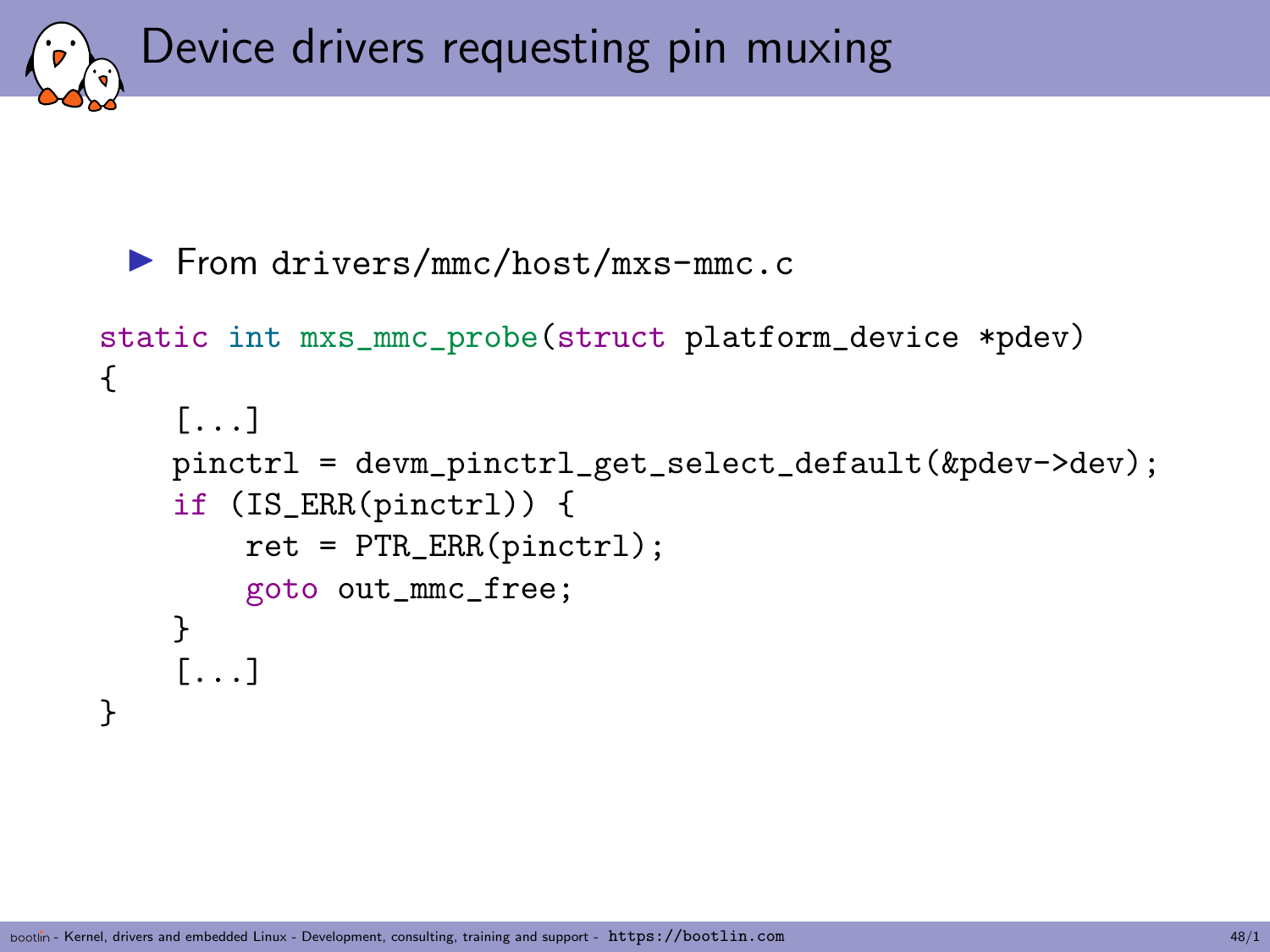

- $\blacktriangleright$  About ARM maintenance
	- ▶ ARM Subarchitecture Status, Arnd Bergmann, ELC 2012
- ▶ About the Device Tree
	- ▶ Official Wiki, <http://devicetree.org>
	- Experiences With Device Tree Support Development For ARM-Based SOC's, Thomas P. Abraham, ELC 2012
	- **Device Tree Status Report, Grant Likely, ELCE 2011.**
- $\blacktriangleright$  About the clock framework
	- $\blacktriangleright$  Documentation/clk.txt in the kernel sources
	- ▶ <http://lwn.net/Articles/472998/>
	- ▶ Common Clock Framework, Mike Turquette, ELC2012
- $\blacktriangleright$  About the pinctrl subsystem
	- $\triangleright$  Documentation/pinctrl.txt in the kernel sources
	- ▶ <http://lwn.net/Articles/468759/>
	- **Pin Control Subsystem Overview, Linus Walleij, ELC2012**
- $\blacktriangleright$  Slides and video at
	- <sup>I</sup> <https://bootlin.com/blog/elc-2012-videos/> for Embedded Linux Conference 2012
	- > <https://bootlin.com/blog/elce-2011-videos/> for Embedded Linux Conference Europe 2011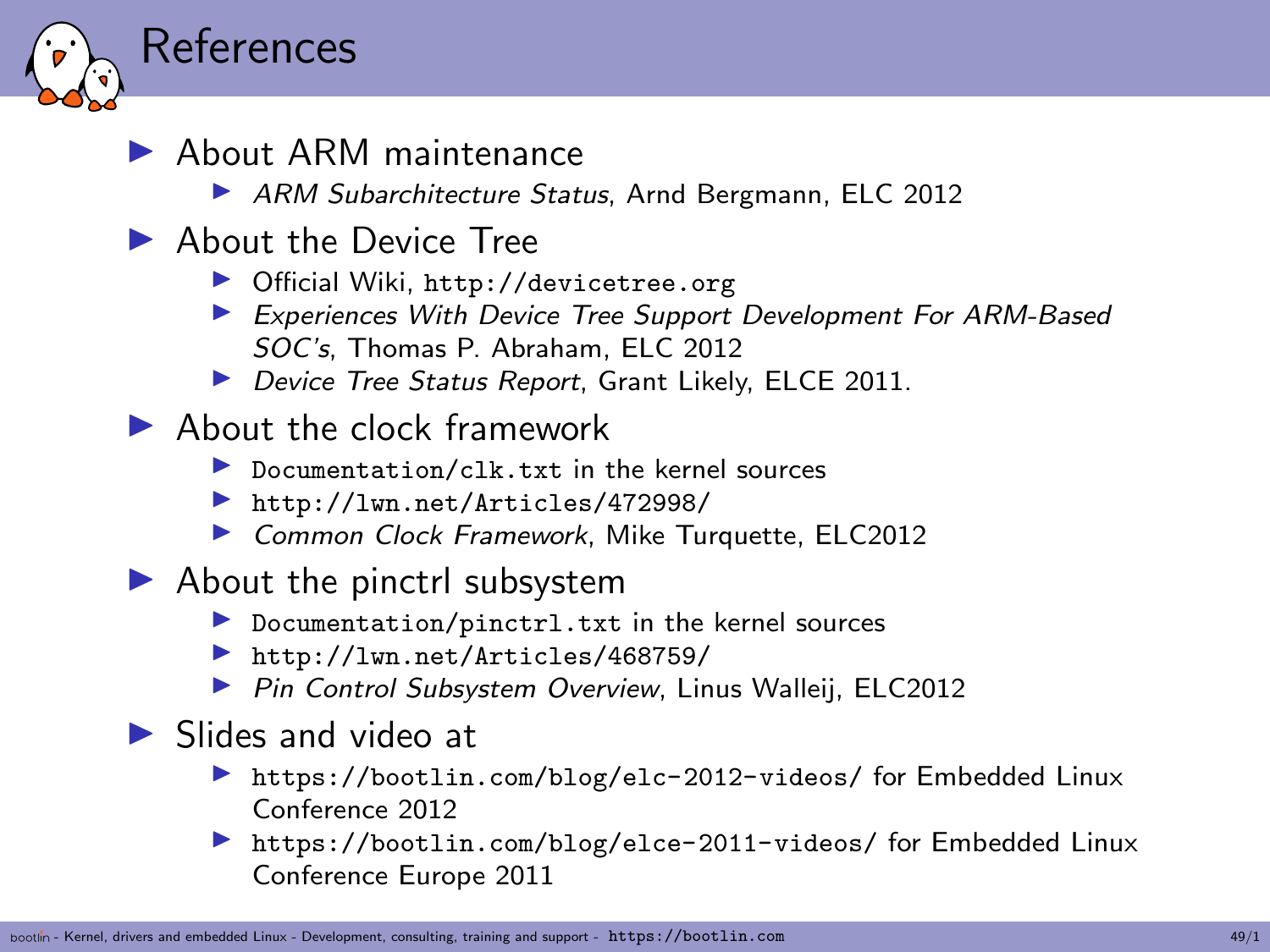

- $\blacktriangleright$  The pinctrl and clk subsystems now provide generic abstractions to manage pin muxing and the clocks of an SoC
- $\blacktriangleright$  The *device tree* provides a **better way of representing the** hardware, requiring less code to describe new platforms
- $\blacktriangleright$  The usage of these new infrastructures is mandatory for new platforms
- $\triangleright$  Conversion of existing platforms that are widely used is in process
- $\blacktriangleright$  The ARM community has gained better code infrastructures, a better organization, and has become **even more dynamic** than it was.